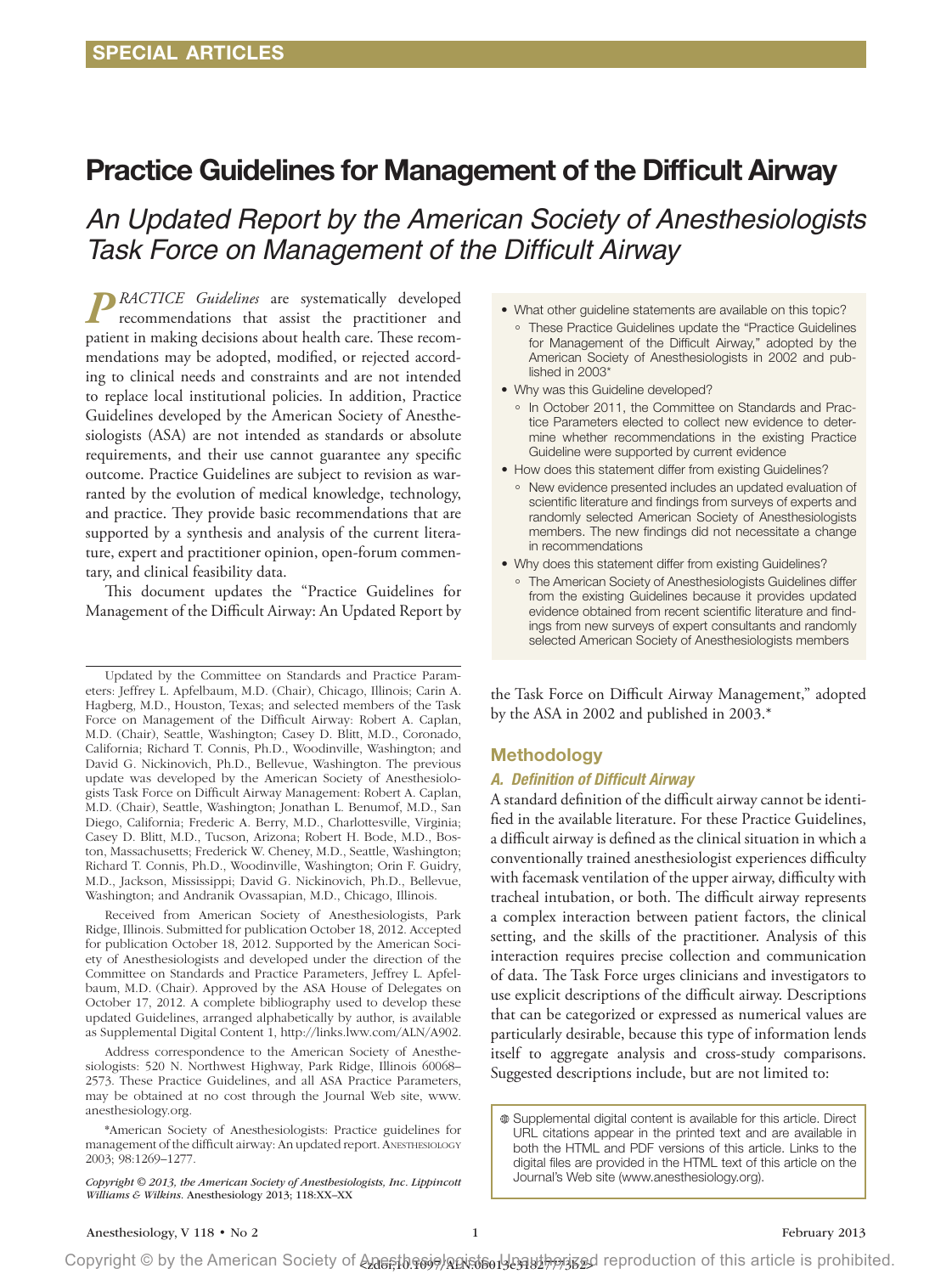- 1. Difficult facemask or supraglottic airway (SGA) ventilation (*e.g.*, laryngeal mask airway [LMA], intubating LMA [ILMA], laryngeal tube): It is not possible for the anesthesiologist to provide adequate ventilation because of one or more of the following problems: inadequate mask or SGA seal, excessive gas leak, or excessive resistance to the ingress or egress of gas. Signs of inadequate ventilation include (but are not limited to) absent or inadequate chest movement, absent or inadequate breath sounds, auscultatory signs of severe obstruction, cyanosis, gastric air entry or dilatation, decreasing or inadequate oxygen saturation (SpO<sub>2</sub>), absent or inadequate exhaled carbon dioxide, absent or inadequate spirometric measures of exhaled gas flow, and hemodynamic changes associated with hypoxemia or hypercarbia (*e.g.*, hypertension, tachycardia, arrhythmia).
- 2. Difficult SGA placement: SGA placement requires multiple attempts, in the presence or absence of tracheal pathology.
- 3. Difficult laryngoscopy: It is not possible to visualize any portion of the vocal cords after multiple attempts at conventional laryngoscopy.
- 4. Difficult tracheal intubation: Tracheal intubation requires multiple attempts, in the presence or absence of tracheal pathology.
- 5. Failed intubation: Placement of the endotracheal tube fails after multiple attempts.

# *B. Purposes of the Guidelines for Difficult Airway Management*

The purpose of these Guidelines is to facilitate the management of the difficult airway and to reduce the likelihood of adverse outcomes. The principal adverse outcomes associated with the difficult airway include (but are not limited to) death, brain injury, cardiopulmonary arrest, unnecessary surgical airway, airway trauma, and damage to the teeth.

#### *C. Focus*

The primary focus of these Guidelines is the management of the difficult airway encountered during administration of anesthesia and tracheal intubation. Some aspects of the Guidelines may be relevant in other clinical contexts. The Guidelines do not represent an exhaustive consideration of all manifestations of the difficult airway or all possible approaches to management.

#### *D. Application*

The Guidelines are intended for use by an Anesthesiologists and by individuals who deliver anesthetic care and airway management under the direct supervision of an anesthesiologist. The Guidelines apply to all types of anesthetic care and airway management delivered in anesthetizing locations and is intended for all patients of all ages.

# *E. Task Force Members and Consultants*

The original Guidelines and the first update were developed by an ASA-appointed Task Force of ten members, consisting of Anesthesiologists in private and academic practices from various geographic areas of the United States and two consulting methodologists from the ASA Committee on Standards and Practice Parameters.

The original Guidelines and the first update in 2002 were developed by means of a seven-step process. First, the Task Force reached consensus on the criteria for evidence. Second, original published research studies from peer-reviewed journals relevant to difficult airway management were reviewed and evaluated. Third, expert consultants were asked to: (1) participate in opinion surveys on the effectiveness of various difficult airway management recommendations and (2) review and comment on a draft of the Guidelines. Fourth, opinions about the Guideline recommendations were solicited from a sample of active members of the ASA. Fifth, opinion-based information obtained during open forums for the original Guidelines,† and for the previous updated Guidelines,‡ was evaluated. Sixth, the consultants were surveyed to assess their opinions on the feasibility of implementing the updated Guidelines. Seventh, all available information was used to build consensus to finalize the updated Guidelines.

In 2011, the ASA Committee on Standards and Practice Parameters requested that the updated Guidelines published in 2002 be re-evaluated. This update consists of an evaluation of literature published since completion of the first update, and an evaluation of new survey findings of expert consultants and ASA members. A summary of recommendations can be found in appendix 1.

#### *F. Availability and Strength of Evidence*

Preparation of these updated Guidelines followed a rigorous methodological process. Evidence was obtained from two principal sources: scientific evidence and opinion-based evidence.

# Scientific Evidence

Scientific evidence used in the development of these Guidelines is based on findings from literature published in peerreviewed journals. Literature citations are obtained from PubMed and other healthcare databases, direct Internet searches, Task Force members, liaisons with other organizations, and from hand searches of references located in reviewed articles.

Findings from the aggregated literature are reported in the text of the Guidelines by evidence category, level, and direction. Evidence categories refer specifically to the strength and quality of the *research design* of the studies. Category A evidence represents results obtained from randomized

<sup>†</sup>International Anesthesia Research Society 66th Clinical and Scientific Congress, San Francisco, CA, March 15, 1992.

<sup>‡</sup>American Society of Anesthesiologists Annual Meeting, Dallas, TX, October 10, 1999.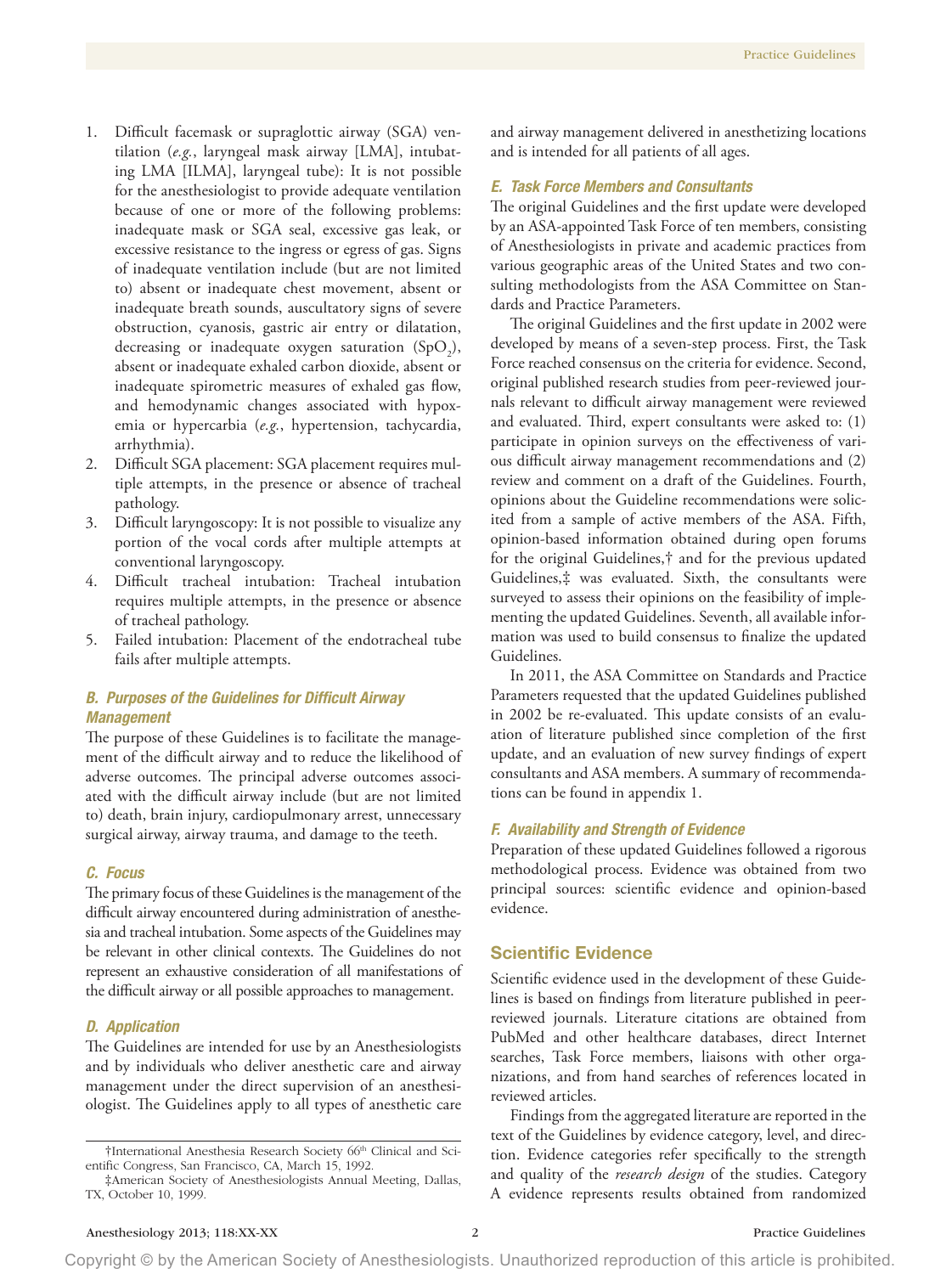controlled trials (RCTs), and Category B evidence represents observational results obtained from nonrandomized study designs or RCTs without pertinent controls. When available, Category A evidence is given precedence over Category B evidence in the reporting of results. These evidence categories are further divided into evidence levels. Evidence levels refer specifically to the strength and quality of the summarized study *findings* (*i.e.*, statistical findings, type of data, and the number of studies reporting/replicating the findings) within the two evidence categories. For this document, only the highest level of evidence is included in the summary report for each intervention. Finally, a directional designation of benefit, harm, or equivocality for each outcome is indicated in the summary report.

#### *Category A*

RCTs report comparative findings between clinical interventions for specified outcomes. Statistically significant (*P <* 0.01) outcomes are designated as beneficial (B) or harmful (H) for the patient; statistically nonsignificant findings are designated as equivocal (E).

- Level 1: The literature contains a sufficient number of RCTs to conduct meta-analysis,§ and meta-analytic findings from these aggregated studies are reported as evidence.
- Level 2: The literature contains multiple RCTs, but the number of RCTs is not sufficient to conduct a viable meta-analysis for the purpose of these Guidelines. Findings from these RCTs are reported as evidence.
- Level 3: The literature contains a single RCT, and findings from this study are reported as evidence.

#### *Category B*

Observational studies or RCTs without pertinent comparison groups may permit *inference* of beneficial or harmful relationships among clinical interventions and outcomes. Inferred findings are given a directional designation of beneficial (B), harmful (H), or equivocal (E). For studies that report statistical findings, the threshold for significance is *P* < 0.01.

- Level 1: The literature contains observational comparisons (*e.g.*, cohort, case–control research designs) between clinical interventions for a specified outcome.
- Level 2: The literature contains observational studies with associative statistics (*e.g.*, relative risk, correlation, sensitivity/specificity).

Level 3: The literature contains noncomparative observational studies with descriptive statistics (*e.g.*, frequencies, percentages).

Level 4: The literature contains case reports.

# Insufficient Evidence

The lack of sufficient scientific evidence in the literature may occur when the evidence is either unavailable (*i.e.*, no pertinent studies found) or inadequate. Inadequate literature cannot be used to assess relationships among clinical interventions and outcomes, since such literature does not permit a clear interpretation of findings due to methodological concerns (*e.g.*, confounding in study design or implementation) or does not meet the criteria for content as defined in the "Focus" of the Guidelines.

# Opinion-based Evidence

All opinion-based evidence (*e.g.*, survey data, open-forum testimony, Internet-based comments, letters, and editorials) relevant to each topic was considered in the development of these updated Guidelines. However, only the findings obtained from formal surveys are reported.

Opinion surveys were developed for this update by the Task Force to address each clinical intervention identified in the document. Identical surveys were distributed to expert consultants and ASA members.

#### *Category A: Expert Opinion*

Survey findings from Task Force–appointed expert consultants are reported in summary form in the text, with a complete listing of survey responses reported in appendix 2.

#### *Category B: Membership Opinion*

Survey findings from a random sample of active ASA members are reported in summary form in the text, with a complete listing of survey responses reported in appendix 2.

Survey responses from expert and membership sources are recorded using a five-point scale and summarized based on median values.‖

- *Strongly Agree:* Median score of 5 (At least 50% of the responses are 5)
- *Agree:* Median score of 4 (At least 50% of the responses are 4 or 4 and 5)

*Equivocal:* Median score of 3 (At least 50% of the responses are 3, or no other response category or combination of similar categories contain at least 50% of the responses)

- *Disagree:* Median score of 2 (At least 50% of responses are 2 or 1 and 2)
- *Strongly Disagree:* Median score of 1 (At least 50% of responses are 1)

#### *Category C: Informal Opinion*

Open-forum testimony during development of the previous update, Internet-based comments, letters, and editorials are

<sup>§</sup> All meta-analyses are conducted by the ASA methodology group. Meta-analyses from other sources are reviewed but not included as evidence in this document.

<sup>‖</sup> When an equal number of categorically distinct responses are obtained, the median value is determined by calculating the arithmetic mean of the two middle values. Ties are calculated by a predetermined formula.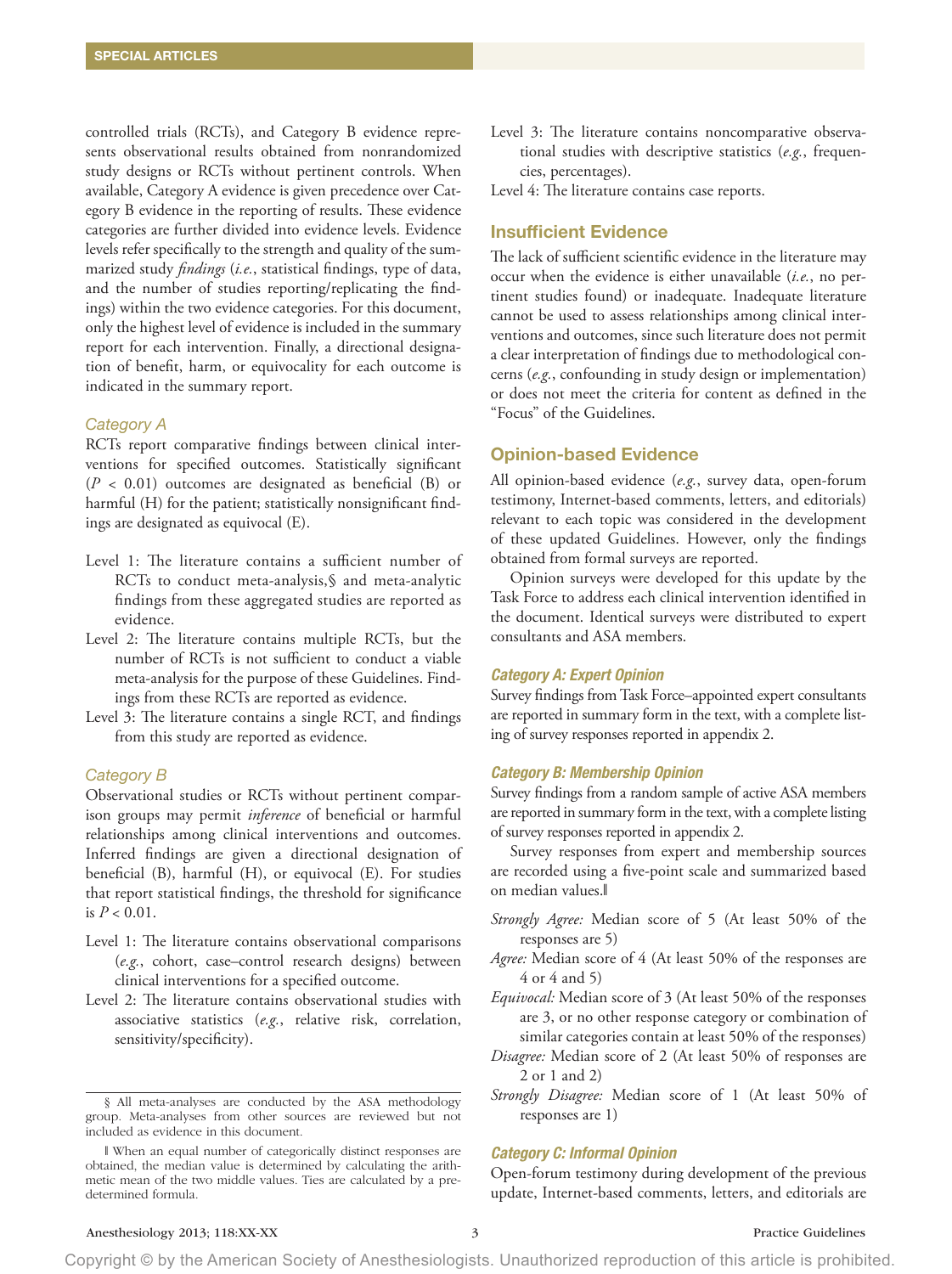all informally evaluated and discussed during the formulation of Guideline recommendations. When warranted, the Task Force may add educational information or cautionary notes based on this information.

# **Guidelines**

# *I. Evaluation of the Airway*

History. Although there is insufficient literature to evaluate the efficacy of conducting a directed medical history or reviewing previous medical records to identify the presence of a difficult airway, the Task Force points out the obvious value of these activities. Based on recognized associations between a difficult airway and a variety of patient characteristics, some features of a patient's medical history or previous medical records may be related to the likelihood of encountering a difficult airway.

Observational studies of nonselected patients report associations between several preoperative patient characteristics (*e.g.*, age, obesity, obstructive sleep apnea, history of snoring) and difficult laryngoscopy or intubation (*Category B2-H evidence*).1–6 Observational studies report difficult intubation or extubation occurring in patients with mediastinal masses (*Category B3-H evidence*).7,8

Case reports of difficult laryngoscopy or intubation among patients with a variety of acquired or congenital disease states (*e.g.*, ankylosis, degenerative osteoarthritis, subglottic stenosis, lingual thyroid or tonsillar hypertrophy, Treacher-Collins, Pierre Robin or Down syndromes) are also reported (Category B4-H evidence).<sup>9-18</sup>

The consultants and ASA members strongly agree that an airway history should be conducted, whenever feasible, before the initiation of anesthetic care and airway management in all patients.

Physical Examination. Observational studies of nonselected patients report associations between certain anatomical features (*e.g.*, physical features of head and neck) and the likelihood of a difficult airway (*Category B2-H evidence*).19–21 The presence of upper airway pathologies or anatomical anomalies may be identified by conducting a pre-procedure physical examination. There is insufficient published evidence to evaluate the predictive value of multiple features of the airway physical examination *versus* single features in predicting the presence of a difficult airway.

The consultants and ASA members strongly agree that an airway physical examination should be conducted, whenever feasible, before the initiation of anesthetic care and airway management in all patients. The consultants and ASA members strongly agree that multiple features# should be assessed during a physical examination.

Additional Evaluation. The airway history or physical examination may provide indications for additional diagnostic

testing in some patients. Observational studies and case reports indicate that certain diagnostic tests (*e.g.*, radiography, computed tomography scans, fluoroscopy) can identify a variety of acquired or congenital features in patients with difficult airways (*Category B3-B/B4-B evidence*).22–33 The literature does not provide a basis for using specific diagnostic tests as routine screening tools in the evaluation of the difficult airway.

The consultants and ASA members strongly agree that additional evaluation may be indicated in some patients to characterize the likelihood or nature of the anticipated airway difficulty.

#### *Recommendations for Evaluation of the Airway*

History. An airway history should be conducted, whenever feasible, before the initiation of anesthetic care and airway management in all patients. The intent of the airway history is to detect medical, surgical, and anesthetic factors that may indicate the presence of a difficult airway. Examination of previous anesthetic records, if available in a timely manner, may yield useful information about airway management.

Physical Examination. An airway physical examination should be conducted, whenever feasible, before the initiation of anesthetic care and airway management in all patients. The intent of this examination is to detect physical characteristics that may indicate the presence of a difficult airway. Multiple airway features should be assessed (table 1).

Additional Evaluation. Additional evaluation may be indicated in some patients to characterize the likelihood or nature of the anticipated airway difficulty. The findings of the airway history and physical examination may be useful in guiding the selection of specific diagnostic tests and consultation.

#### *II. Basic Preparation for Difficult Airway Management*

Basic preparation for difficult airway management includes: (1) availability of equipment for management of a difficult airway (*i.e.*, portable storage unit), (2) informing the patient with a known or suspected difficult airway, (3) assigning an individual to provide assistance when a difficult airway is encountered, (4) preanesthetic preoxygenation by mask, and (5) administration of supplemental oxygen throughout the process of difficult airway management.

The literature is insufficient to evaluate the benefits of the availability of difficult airway management equipment, informing the patient of a known or suspected difficult airway, or assigning an individual to provide assistance when a difficult airway is encountered.

One RCT indicates that preanesthetic preoxygenation by mask maintains higher oxygen saturation values compared with room air controls (*Category A3-B evidence*).<sup>34</sup> Two RCTs indicate that 3min of preanesthetic preoxygenation maintains higher oxygen saturation values compared with 1min of preanesthetic preoxygenation (*Category A2-B evidence*).35,36 Meta-analysis of RCTs indicate that oxygen

<sup>#</sup> Including, but not limited to: length of upper incisors, relation of maxillary and mandibular incisors during normal jaw closure and voluntary protrusion, interincisor distance, visibility of uvula, shape of palate, compliance of mandibular space, thyromental distance, length and thickness of neck, and range of motion of head and neck.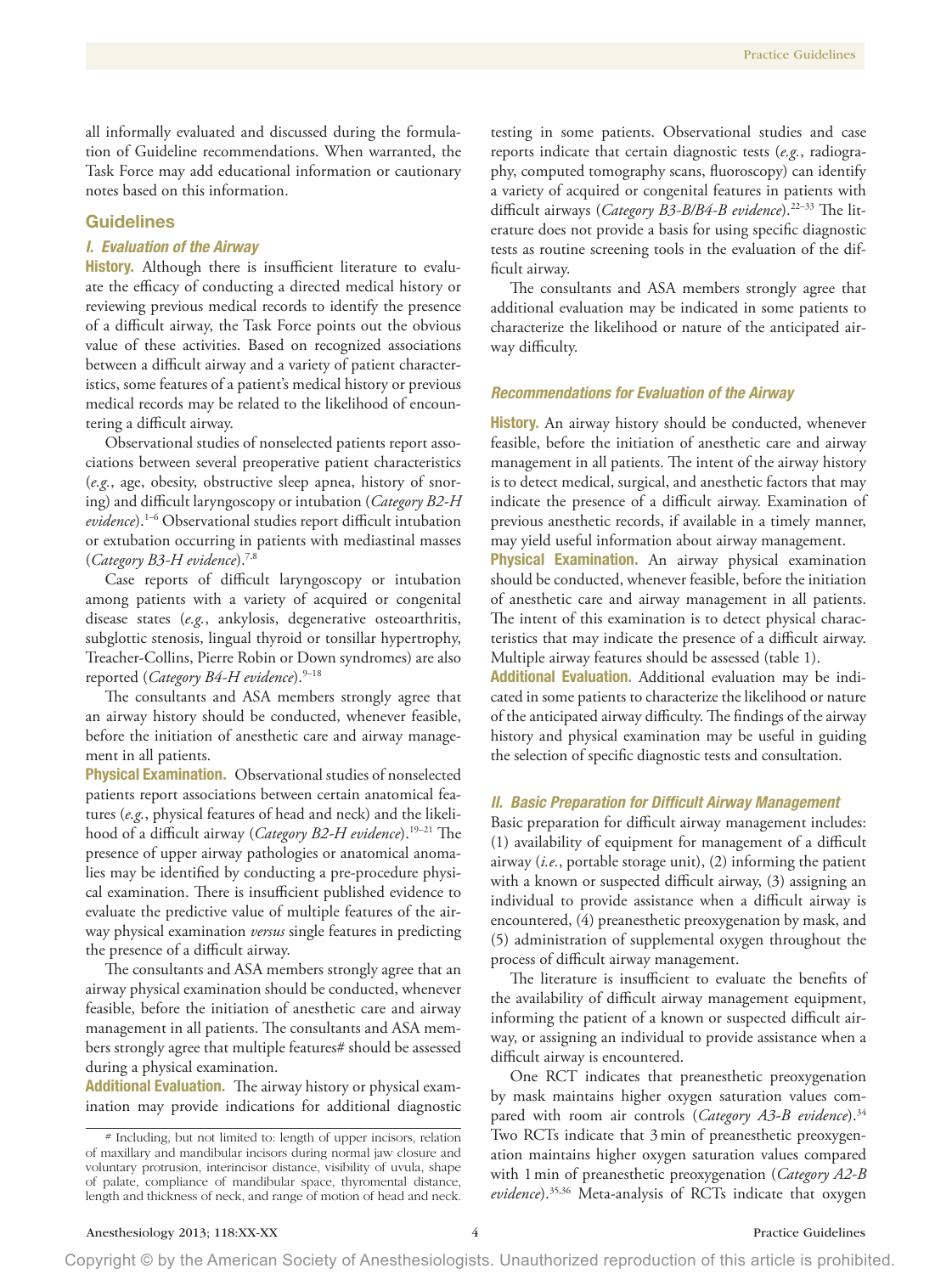saturation levels after preoxygenation are equivocal when comparing preoxygenation for 3min with fast-track preoxygenation of four maximal breaths in 30 s (*Category A1-E evidence*).37–41 Three RCTs indicate that times to desaturation thresholds of 93–95% oxygen concentration are longer for 3min of preoxygenation (*Category A2-B evidence*).37,41,42 Meta-analysis of RCTs comparing postextubation supplemental oxygen with no supplemental oxygen indicates lower frequencies of arterial desaturation during transport with supplemental oxygen to or in the postanesthesia care unit (*Category A1-B evidence*).43–48 Subjects in the above studies do not exclusively consist of patients with difficult airways.

The consultants and ASA members strongly agree that at least one portable storage unit that contains specialized equipment for difficult airway management should be readily available. The consultants and ASA members strongly agree that if a difficult airway is known or suspected, the anesthesiologist should: (1) inform the patient (or responsible person) of the special risks and procedures pertaining to management of the difficult airway, (2) ascertain that there is at least one additional individual who is immediately available to serve as an assistant in difficult airway management, (3) administer facemask preoxygenation before initiating management of a difficult airway, and (4) actively pursue opportunities to deliver supplemental oxygen throughout the process of difficult airway management.

#### *Recommendations for Basic Preparation*

At least one portable storage unit that contains specialized equipment for difficult airway management should be readily available (table 2). If a difficult airway is known or suspected, the following steps are recommended:

- Inform the patient (or responsible person) of the special risks and procedures pertaining to management of the difficult airway.
- Ascertain that there is at least one additional individual who is immediately available to serve as an assistant in difficult airway management.
- Administer facemask preoxygenation before initiating management of the difficult airway. The uncooperative or pediatric patient may impede opportunities for preoxygenation.
- Actively pursue opportunities to deliver supplemental oxygen throughout the process of difficult airway management. Opportunities for supplemental oxygen administration include (but are not limited to) oxygen delivery by nasal cannulae, facemask, or LMA, insufflation; and oxygen delivery by facemask, blow-by, or nasal cannulae after extubation of the trachea.

### *III. Strategy for Intubation of the Difficult Airway*

A preplanned preinduction strategy includes the consideration of various interventions designed to facilitate intubation should a difficult airway occur. Noninvasive interventions intended to manage a difficult airway include, but are not limited to: (1) awake intubation, (2) video-assisted laryngoscopy, (3) intubating stylets or tube-changers, (4) SGA for ventilation (*e.g.*, LMA, laryngeal tube), (5) SGA for intubation (*e.g.*, ILMA), (6) rigid laryngoscopic blades of varying design and size, (7) fiberoptic-guided intubation, and (8) lighted stylets or light wands.

Awake Intubation. Studies with observational findings indicate that awake fiberoptic intubation is successful in 88–100% of difficult airway patients (Category B3-B evidence).49–53 Case reports using other methods for awake intubation (*e.g.*, blind tracheal intubation, intubation through supraglottic devices, optically guided intubation) also report success with difficult airway patients (Category B4-B evidence).12,54–61

Video-assisted Laryngoscopy. Meta-analyses of RCTs comparing video-assisted laryngoscopy with direct laryngoscopy in patients with predicted or simulated difficult airways report improved laryngeal views, a higher frequency of successful intubations, and a higher frequency of first attempt intubations with video-assisted laryngoscopy (Category A1-B evidence); no differences in time to intubation, airway trauma, lip/gum trauma, dental trauma, or sore throat were reported (Category A1-E evidence).62–70 One RCT comparing the use of video-assisted laryngoscopy with Macintosh-assisted intubation reported no significant differences inthe degree of cervical spine deviation (Category A3-E evidence).<sup>69</sup> A study with observational findings and four case reports indicate that airway injury can occur during intubation with videoassisted laryngoscopy (Category B3/B4-H evidence).<sup>71-75</sup>

Intubating Stylets or Tube-Changers. Observational studies report successful intubation in 78–100% of difficult airway patients when intubating stylets were used (*Category B3-B evidence*).76–81 Reported complications from intubating stylets include mild mucosal bleeding and sore throat (*Category B3-H evidence*).80 Reported complications after the use of a tube-changer or airway exchange catheter include lung laceration and gastric perforation (*Category B4-H evidence*).82,83 **SGAs for Ventilation.** RCTs comparing the LMA with facemask for ventilation were only available for nondifficult airway patients. Case reports indicate that use of the LMA can maintain or restore ventilation for adult difficult airway patients (Category B4-B evidence).<sup>84-86</sup> Two observational studies indicate that desaturation (SpO<sub>2</sub> < 90%) frequencies of 0–6% occur when the LMA is used for pediatric difficult airway patients (*Category B3-H evidence*).87,88 An observational study reports the LMA providing successful rescue ventilation in 94.1% of patients who cannot be mask ventilated or intubated (Category B3-B evidence).<sup>89</sup> Reported complications of LMA use with difficult airway patients include bronchospasm, difficulty in swallowing, respiratory obstruction, laryngeal nerve injury, edema, and hypoglossal nerve paralysis (*Category B4-H evidence*).90–93 One observational study reports that the laryngeal tube provides adequate ventilation for 95% of patients with pharyngeal and laryngeal tumors.<sup>94</sup>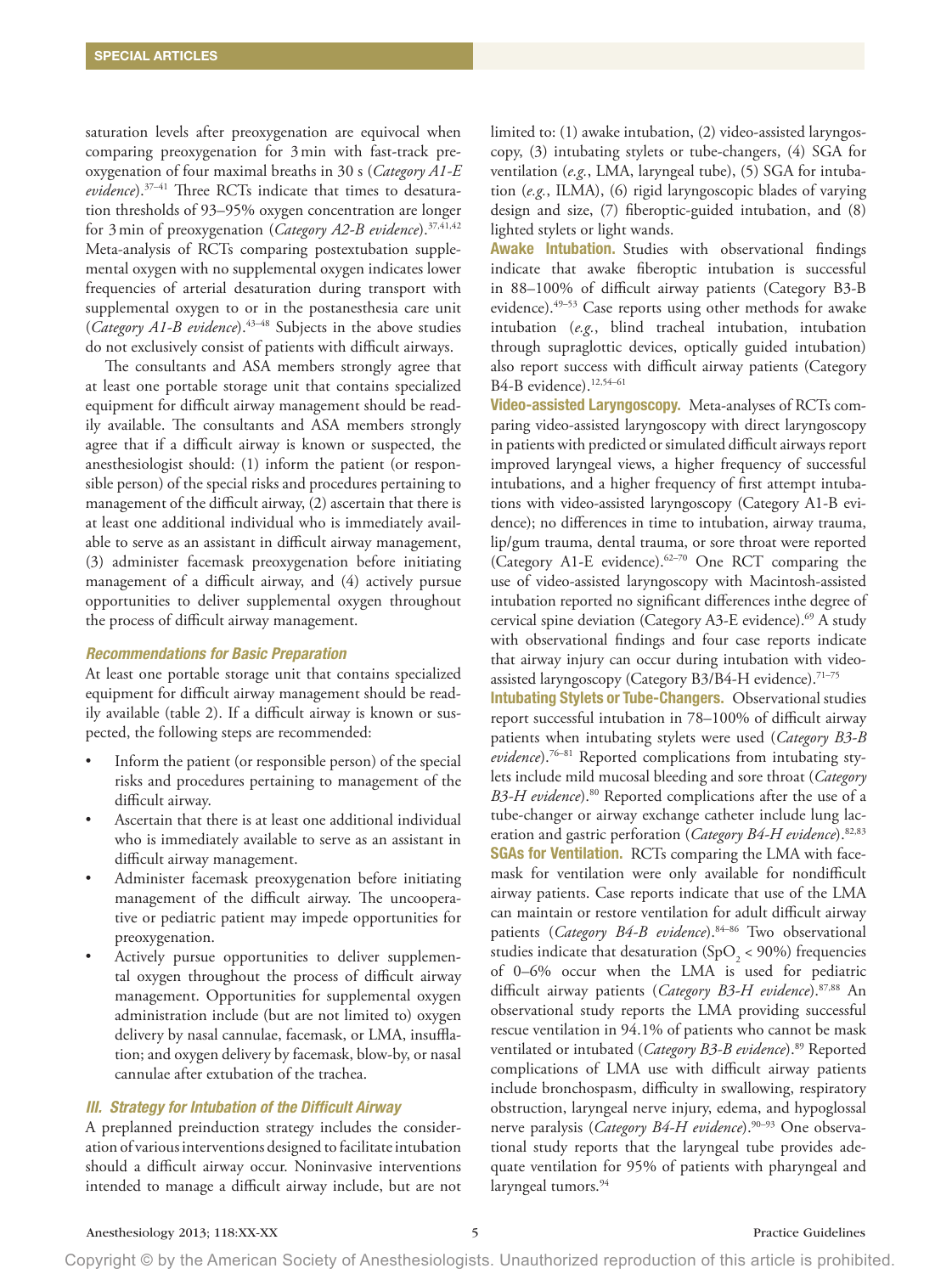ILMA. RCTs comparing the ILMA with standard laryngoscopic intubation were only available for nondifficult airway patients. Observational studies report successful intubation in 71.4–100% of difficult airway patients when an ILMA was used (Category B3-B evidence).<sup>95-100</sup> One observational study indicated that when the ILMA is used with a simulated difficult airway using a semirigid collar, 3 of 10 patients were successfully intubated (Category B3-B evidence).<sup>101</sup> RCTs comparing the fiberoptic ILMA with standard fiberoptic intubation report a higher frequency of first attempt successful intubation for patients with predicted or simulated difficult airways (*Category A2-B evidence*).102,103 Reported complications from ILMAs include sore throat, hoarseness, and pharyngeal edema (*Category B3-H evidence*).99

Rigid Laryngoscopic Blades of Alternative Design and Size. Observational studies indicate that the use of rigid laryngoscopic blades of alternative design may improve glottic visualization and facilitate successful intubation for difficult airway patients (*Category B3-B evidence*).104,105

Fiberoptic-guided Intubation. Observational studies report successful fiberoptic intubation in 87–100% of difficult airway patients (Category B3-B evidence).<sup>106-117</sup> Three RCTs comparing rigid fiberscopes (UpsherScopes, WuScopes, and Bullard laryngoscopes) with rigid direct laryngoscopy report equivocal findings for successful intubation and time to intubate; two of these studies used simulated difficult airways, and the third contained only patients with Mallampati 3–4 scores (*Category A2-E evidence*).118–120

Lighted Stylets or Light Wands. Observational studies report successful intubation in 96.8–100% of difficult airway patients when lighted stylets or light wands were used (*Category B3-B evidence*).120–125 Two RCTs report equivocal findings when comparing lighted stylets with direct laryngoscopy (*Category A2-E evidence*).126,127

Confirmation of Tracheal Intubation. Studies with observational findings report that capnography or end-tidal carbon dioxide monitoring confirms tracheal intubation in 88.5–100% of difficult airway patients (*Category B3-B evidence*).128–130

The consultants and ASA members strongly agree that the anesthesiologist should have a *preplanned strategy* for intubation of the difficult airway. The consultants and ASA members strongly agree that the strategy for intubation of the difficult airway should include the identification of a primary or preferred approach to: (1) awake intubation, (2) the patient who can be adequately ventilated but who is difficult to intubate, and (3) the life-threatening situation in which the patient cannot be ventilated or intubated. The consultants and ASA members strongly agree that the strategy for intubation of the difficult airway should include the identification of alternative approaches that can be used if the primary approach fails or is not feasible. The consultants and ASA members strongly agree that the strategy for intubation of the difficult airway should include confirmation of tracheal intubation (*e.g.*, capnography).

### *Recommendations for Strategy for Intubation*

The anesthesiologist should have a preformulated strategy for intubation of the difficult airway. The algorithm shown in figure 1 is a recommended strategy. This strategy will depend, in part, on the anticipated surgery, the condition of the patient, and the skills and preferences of the anesthesiologist. The recommended strategy for intubation of the difficult airway includes:

- An assessment of the likelihood and anticipated clinical impact of six basic problems that may occur alone or in combination: (1) difficulty with patient cooperation or consent, (2) difficult mask ventilation, (3) difficult SGA placement, (4) difficult laryngoscopy, (5) difficult intubation, and (6) difficult surgical airway access.
- A consideration of the relative clinical merits and feasibility of four basic management choices: (1) awake intubation *versus* intubation after induction of general anesthesia, (2) noninvasive techniques *versus* invasive techniques (*i.e.*, surgical or percutaneous airway) for the initial approach to intubation, (3) video-assisted laryngoscopy as an initial approach to intubation, and (4) preservation *versus* ablation of spontaneous ventilation.
- The identification of a primary or preferred approach to: (1) awake intubation, (2) the patient who can be adequately ventilated but is difficult to intubate, and (3) the life-threatening situation in which the patient cannot be ventilated or intubated.
- The identification of alternative approaches that can be used if the primary approach fails or is not feasible (table 3).
	- The uncooperative or pediatric patient may restrict the options for difficult airway management, particularly options that involve awake intubation. Airway management in the uncooperative or pediatric patient may require an approach (*e.g.*, intubation attempts after induction of general anesthesia) that might not be regarded as a primary approach in a cooperative patient.
	- The conduct of surgery using local anesthetic infiltration or regional nerve blockade may provide an alternative to the direct management of the difficult airway, but this approach does not represent a definitive solution to the presence of a difficult airway, nor does it obviate the need for a preformulated strategy for intubation of the difficult airway.
- Confirmation of tracheal intubation using capnography or end-tidal carbon dioxide monitoring.

#### *IV. Strategy for Extubation of the Difficult Airway*

The literature does not provide a sufficient basis for evaluating the benefits of an extubation strategy for the difficult airway. For purposes of this Guideline, an extubation strategy is considered to be a logical extension of the intubation strategy.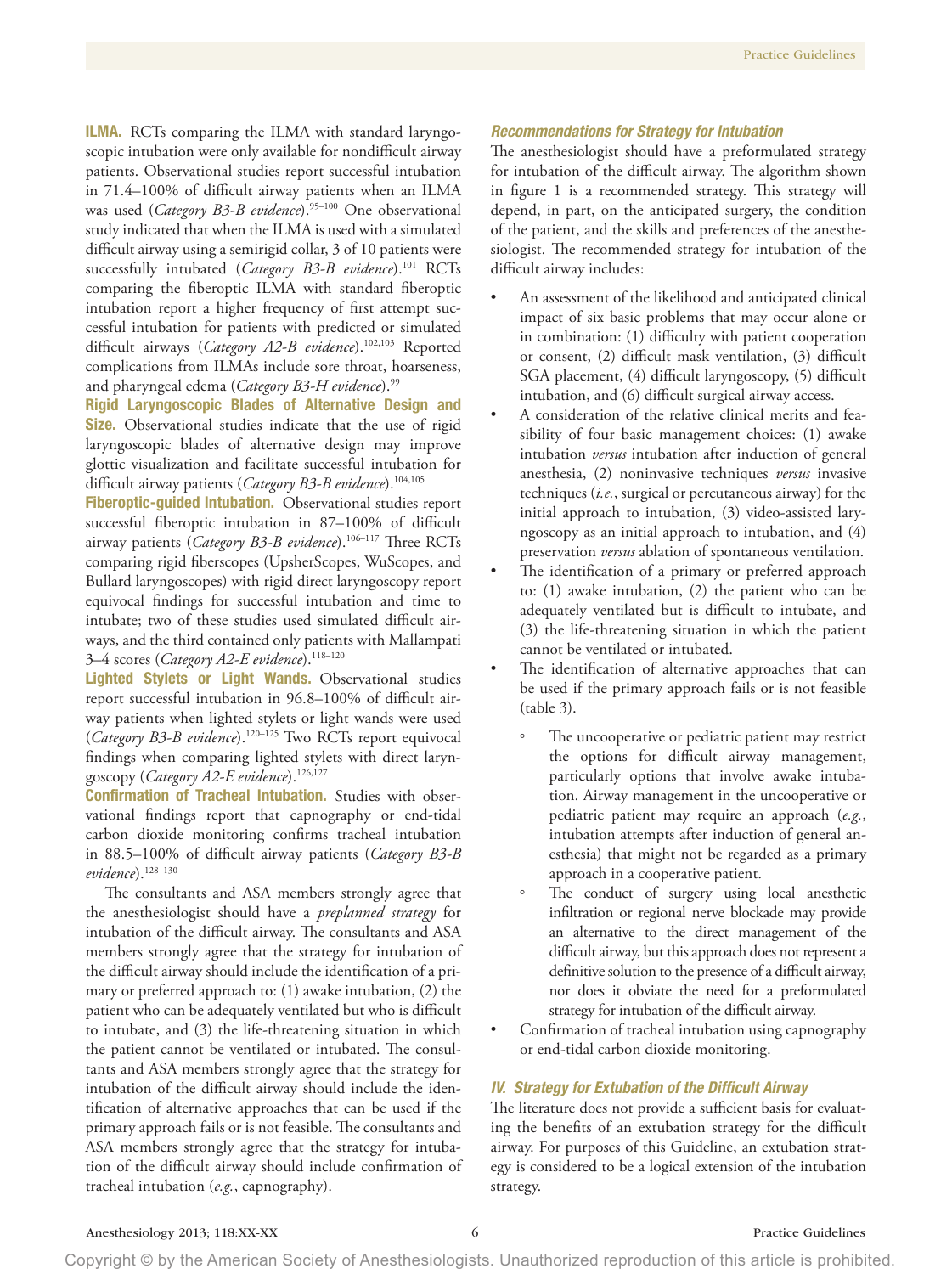

#### *DIFFICULT AIRWAY ALGORITHM*

- **1. Assess the likelihood and clinical impact of basic management problems:**
	- **Difficulty with patient cooperation or consent**
	- **Difficult mask ventilation**
	- **Difficult supraglottic airway placement**
	- **Difficult laryngoscopy**
	- **Difficult intubation**
	- **Difficult surgical airway access**
- **2. Actively pursue opportunities to deliver supplemental oxygen throughout the process of difficult airway management.**
- **3. Consider the relative merits and feasibility of basic management choices:**
	- **Awake intubation** *vs.* **intubation after induction of general anesthesia**
	- **Non-invasive technique** *vs.* **invasive techniques for the initial approach to intubation**
	- **Video-assisted laryngoscopy as an initial approach to intubation**
	- **Preservation** *vs.* **ablation of spontaneous ventilation**



#### \*Confirm ventilation, tracheal intubation, or SGA placement with exhaled CO<sub>2</sub>.

a. Other options include (but are not limited to): surgery utilizing face mask or supraglottic airway (SGA) anesthesia (e.g., LMA, ILMA, laryngeal tube), local anesthesia infiltration or regional nerve blockade. Pursuit of these options usually implies that mask ventilation will not be problematic. Therefore, these options may be of limited value if this step in the algorithm has been reached via the Emergency Pathway.

b. Invasive airway access includes surgical or percutaneous airway, jet ventilation, and retrograde intubation.

Fig. 1. Difficult Airway Algorithm.

c. Alternative difficult intubation approaches include (but are not limited to): video-assisted laryngoscopy, alternative laryngoscope blades, SGA (e.g., LMA or ILMA) as an intubation conduit (with or without fiberoptic guidance), fiberoptic intubation, intubating stylet or tube changer, light wand, and blind oral or nasal intubation.

d. Consider re-preparation of the patient for awake intubation or canceling surgery.

e. Emergency non-invasive airway ventilation consists of a SGA.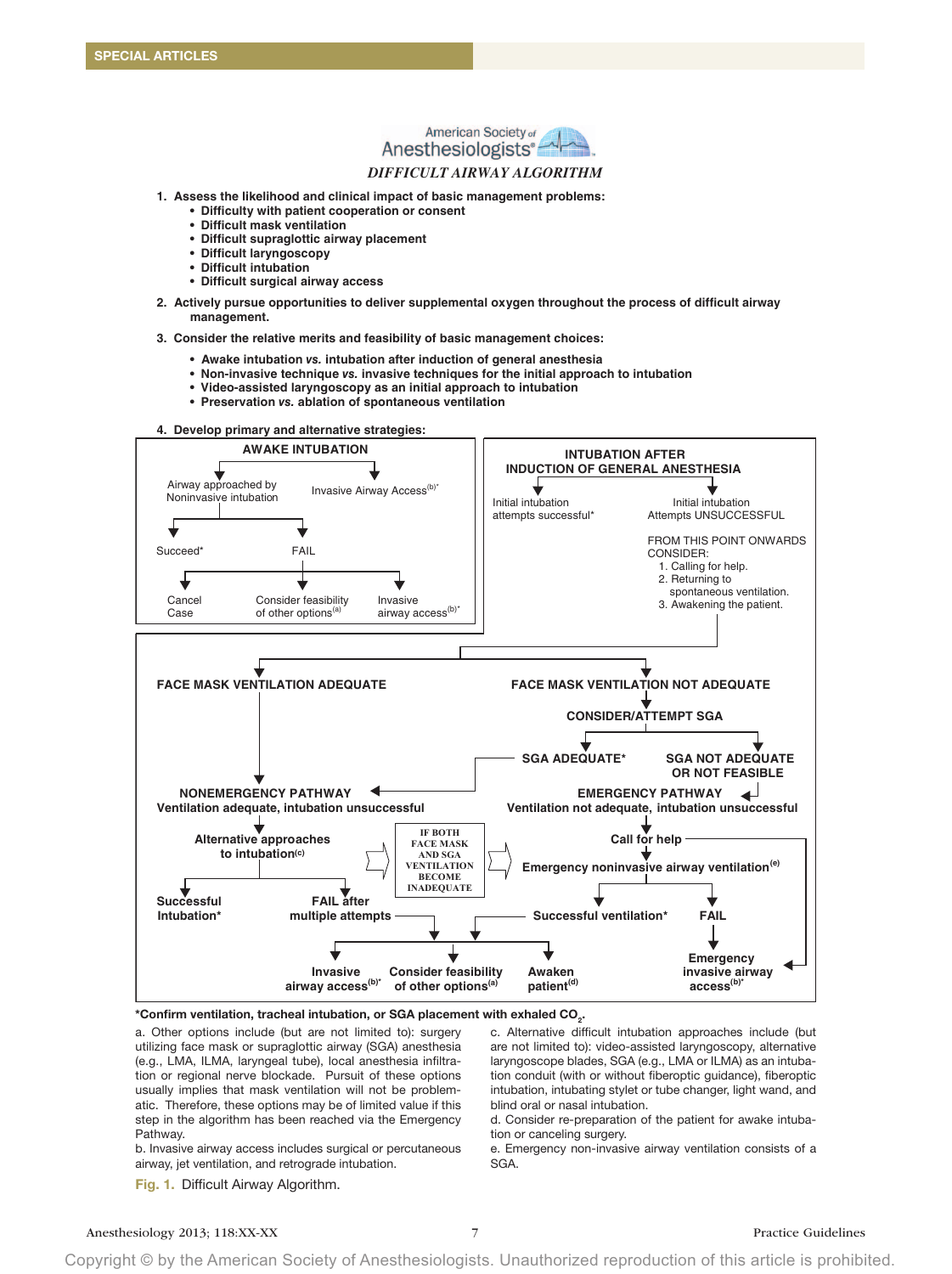The consultants and ASA members strongly agree that the preformulated extubation strategy should include consideration of: (1) the relative merits of awake extubation *versus* extubation before the return of consciousness, (2) general clinical factors that may produce an adverse impact on ventilation after the patient has been extubated, and (3) an airway management plan that can be implemented if the patient is not able to maintain adequate ventilation after extubation. The ASA members agree and the consultants strongly agree that the preformulated extubation strategy should include consideration of the short-term use of a device that can serve as a guide for expedited reintubation.

## *Recommendations for Extubation*

The anesthesiologist should have a preformulated strategy for extubation of the difficult airway. This strategy will depend, in part, on the surgery, the condition of the patient, and the skills and preferences of the anesthesiologist.

The recommended strategy for extubation of the difficult airway includes consideration of:

- The relative merits of awake extubation *versus* extubation before the return of consciousness.
- General clinical factors that may produce an adverse impact on ventilation after the patient has been extubated.
- An airway management plan that can be implemented if the patient is not able to maintain adequate ventilation after extubation.
- Short-term use of a device that can serve as a guide for expedited reintubation. This type of device can be a stylet (intubating bougie) or conduit. Stylets or intubating bougies are usually inserted through the lumen of the tracheal tube and into the trachea before the tracheal tube is removed. Stylets or intubating bougies mayinclude a hollow core that can be used to provide a temporary means of oxygenation and ventilation. Conduits are usually inserted through the mouth and can be used for supraglottic ventilation and intubation. The ILMA and LMA are examples of conduits.

# *V. Follow-up Care*

Follow-up care includes: (1) documentation of difficult airway and management and (2) informing and advising the patient (or responsible person) of the occurrence and potential complications associated with the difficult airway. The literature is insufficient to evaluate the benefits of follow-up care for difficult airway patients.

The consultants and ASA members strongly agree that the anesthesiologist should: (1) document the presence and nature of the airway difficulty in the medical record, (2) inform the patient or responsible person of the airway difficulty that was encountered, and (3) evaluate and follow-up with the patient for potential complications of difficult airway management. The consultants and ASA members strongly agree that the patient should be advised of the potential clinical signs and symptoms associated

with life-threatening complications of difficult airway management.

#### *Recommendations for Follow-up Care*

The anesthesiologist should document the presence and nature of the airway difficulty in the medical record. The intent of this documentation is to guide and facilitate the delivery of future care. Aspects of documentation that may prove helpful include:

- A description of the airway difficulties that were encountered. The description should distinguish between difficulties encountered in facemask or SGA ventilation and difficulties encountered in tracheal intubation.
- A description of the various airway management techniques that were used. The description should indicate the extent to which each of the techniques served a beneficial or detrimental role in management of the difficult airway.

The anesthesiologist should inform the patient (or responsible person) of the airway difficulty that was encountered. The intent of this communication is to provide the patient (or responsible person) with a role in guiding and facilitating the delivery of future care. The information conveyed may include (but is not limited to) the presence of a difficult airway, the apparent reasons for difficulty, how the intubation was accomplished, and the implications for future care. Notification systems, such as a written report or letter to the patient, a written report in the medical chart, communication with the patient's surgeon or primary caregiver, a notification bracelet or equivalent identification device, or chart flags, may be considered.

The anesthesiologist should evaluate and follow-up with the patient for potential complications of difficult airway management. These complications include (but are not limited to) edema, bleeding, tracheal and esophageal perforation, pneumothorax, and aspiration. The patient should be advised of the potential clinical signs and symptoms associated with life-threatening complications of difficult airway management. These signs and symptoms include (but are not limited to) sore throat, pain or swelling of the face and neck, chest pain, subcutaneous emphysema, and difficulty swallowing.

### Appendix 1: Summary of Recommendations

#### *I. Evaluation of the Airway*

- An airway history should be conducted, whenever feasible, before the initiation of anesthetic care and airway management in all patients.
	- The intent of the airway history is to detect medical, surgical, and anesthetic factors that may indicate the presence of a difficult airway.
	- Examination of previous anesthetic records, if available in a timely manner, may yield useful information about airway management.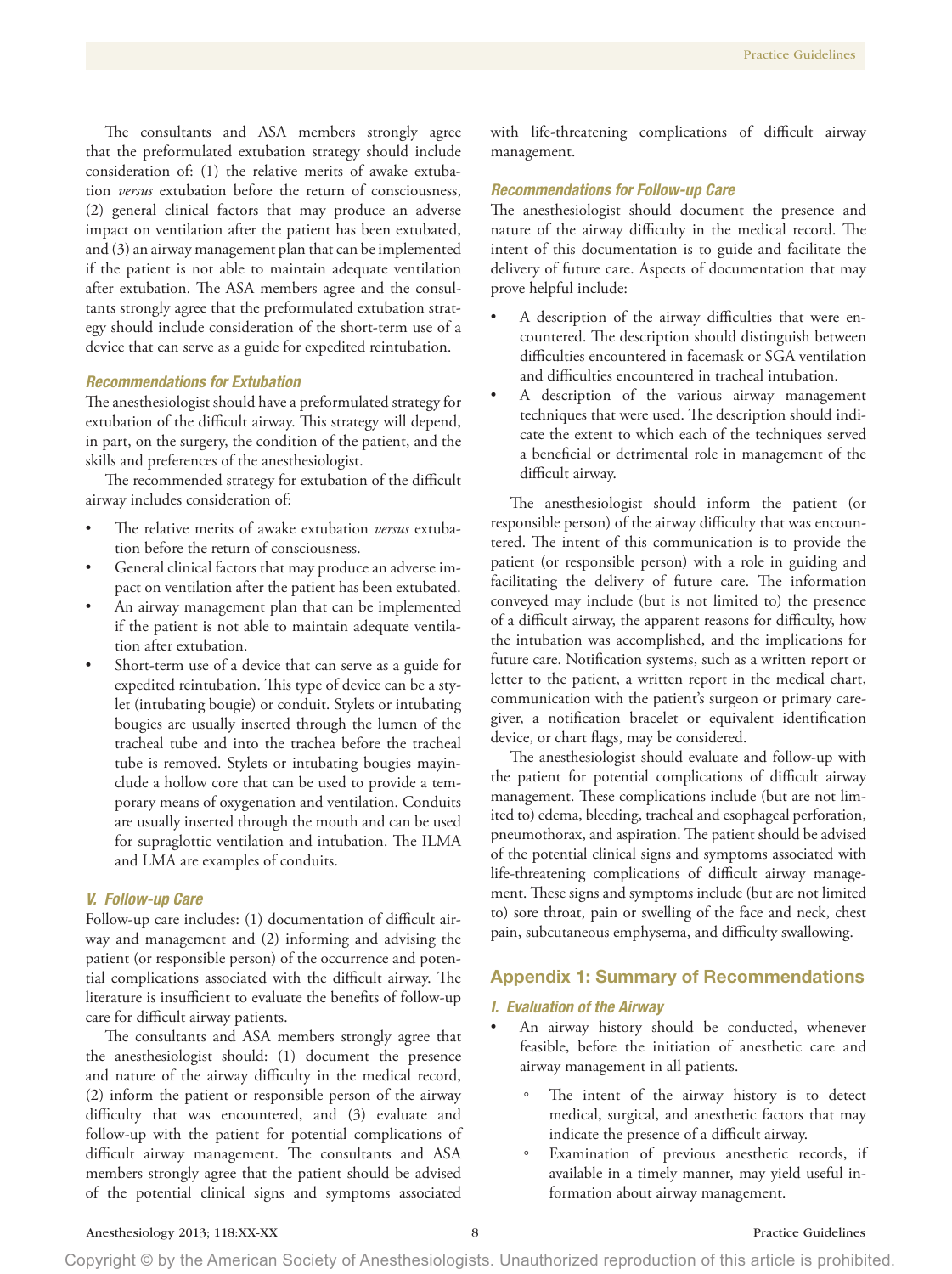- An airway physical examination should be conducted, whenever feasible, before the initiation of anesthetic care and airway management in all patients.
	- The intent of the physical examination is to detect physical characteristics that may indicate the presence of a difficult airway.
	- Multiple airway features should be assessed.
- Additional evaluation may be indicated in some patients to characterize the likelihood or nature of the anticipated airway difficulty.
- The findings of the airway history and physical examination may be useful in guiding the selection of specific diagnostic tests and consultation.

### *II. Basic Preparation for Difficult Airway Management*

- At least one portable storage unit that contains specialized equipment for difficult airway management should be readily available.
- If a difficult airway is known or suspected, the following steps are recommended:
	- Inform the patient (or responsible person) of the special risks and procedures pertaining to management of the difficult airway.
	- Ascertain that there is at least one additional individual who is immediately available to serve as an assistant in difficult airway management.
	- ◦ Administer facemask preoxygenation before initiating management of the difficult airway. The uncooperative or pediatric patient may impede opportunities for preoxygenation.
	- Actively pursue opportunities to deliver supplemental oxygen throughout the process of difficult airway management.
		- Opportunities for supplemental oxygen administration include (but are not limited to) oxygen delivery by nasal cannulae, facemask or laryngeal mask airway, insufflation; and oxygen delivery by facemask, blow-by, or nasal cannulae after extubation of the trachea.

# *III. Strategy for Intubation of the Difficult Airway*

- The anesthesiologist should have a preformulated strategy for intubation of the difficult airway. The algorithm shown in figure 1 is a recommended strategy.
	- This strategy will depend, in part, on the anticipated surgery, the condition of the patient, and the skills and preferences of the anesthesiologist.
- The recommended strategy for intubation of the difficult airway includes:
	- An assessment of the likelihood and anticipated clinical impact of six basic problems that may occur alone or in combination: (1) difficulty with

patient cooperation or consent, (2) difficult mask ventilation, (3) difficult supraglottic airway placement, (4) difficult laryngoscopy, (5) difficult intubation, and (6) difficult surgical airway access.

- A consideration of the relative clinical merits and feasibility of four basic management choices: (1) awake intubation *versus* intubation after induction of general anesthesia, (2) noninvasive techniques *versus* invasive techniques (*i.e.*, surgical or percutaneous surgical airway) for the initial approach to intubation, (3) video-assisted laryngoscopy as an initial approach to intubation, and (4) preservation *versus* ablation of spontaneous ventilation.
- The identification of a primary or preferred approach to: (1) awake intubation, (2) the patient who can be adequately ventilated but is difficult to intubate, and (3) the life-threatening situation in which the patient cannot be ventilated or intubated.
- The identification of alternative approaches that can be used if the primary approach fails or is not feasible.
	- ◦ The uncooperative or pediatric patient may restrict the options for difficult airway management, particularly options that involve awake intubation.
	- Airway management in the uncooperative or pediatric patient may require an approach (*e.g.*, intubation attempts after induction of general anesthesia) that might not be regarded as a primary approach in a cooperative patient.
	- ◦ The conduct of surgery using local anesthetic infiltration or regional nerve blockade may provide an alternative to the direct management of the difficult airway, but this approach does not represent a definitive solution to the presence of a difficult airway, nor does it obviate the need for a preformulated strategy for intubation of the difficult airway.
- Confirmation of tracheal intubation with capnography or end-tidal carbon dioxide monitoring.

# *IV. Strategy for Extubation of the Difficult Airway*

- The anesthesiologist should have a preformulated strategy for extubation of the difficult airway.
	- This strategy will depend, in part, on the surgery, the condition of the patient, and the skills and preferences of the anesthesiologist.
	- The recommended strategy for extubation of the difficult airway includes consideration of:
		- The relative merits of awake extubation *versus* extubation before the return of consciousness.
		- General clinical factors that may produce an adverse impact on ventilation after the patient has been extubated.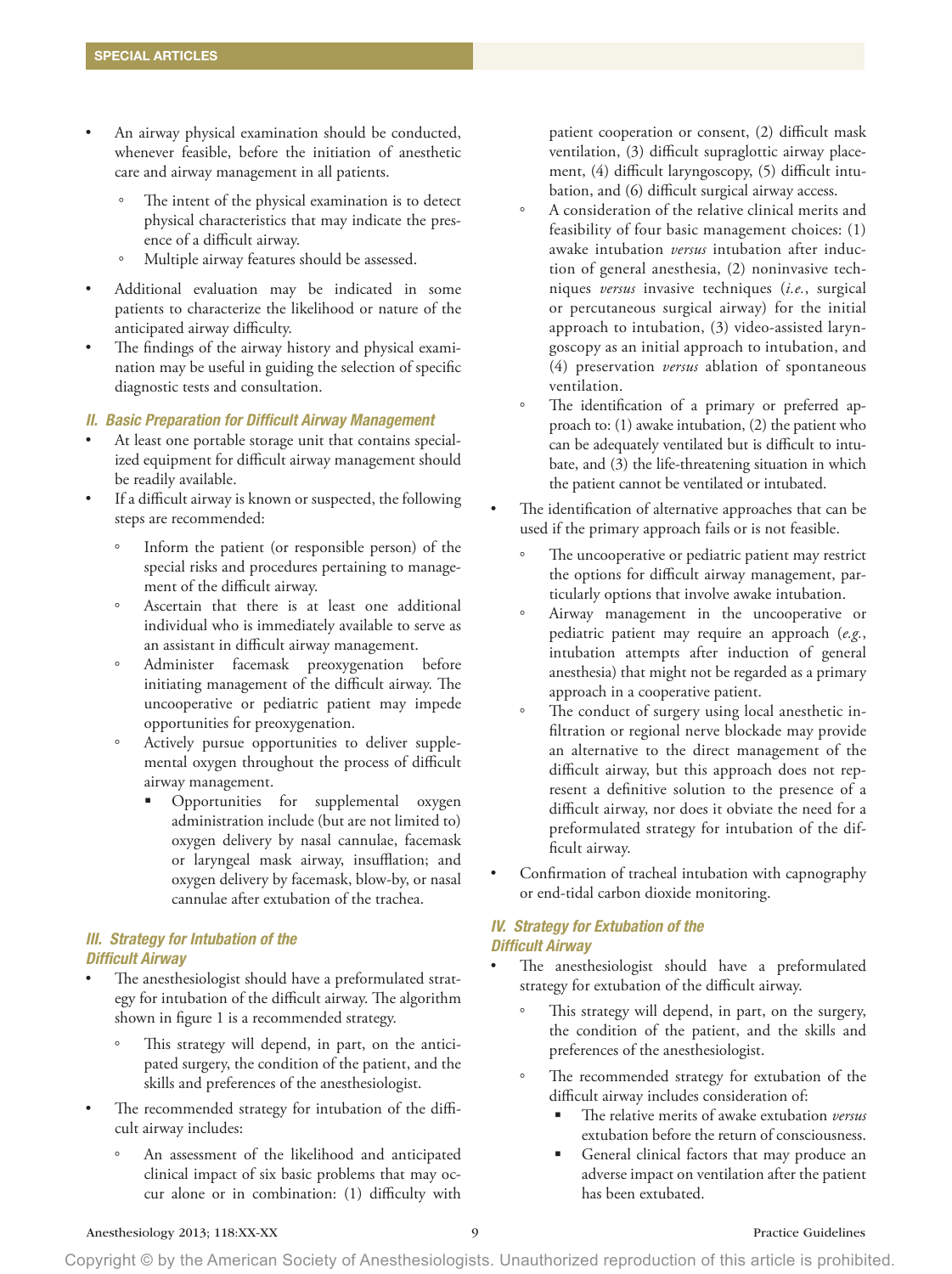- An airway management plan that can be implemented if the patient is not able to maintain adequate ventilation after extubation.
- Short-term use of a device that can serve as a guide for expedited reintubation. This type of device can be a stylet (intubating bougie) or conduit. Stylets or intubating bougies are usually inserted through the lumen of the tracheal tube and into the trachea before the tracheal tube is removed. Stylets or intubating bougies may include a hollow core that can be used to provide a temporary means of oxygenation and ventilation. Conduits are usually inserted through the mouth and can be used for supraglottic ventilation and intubation. The intubating laryngeal mask airway and laryngeal mask airway are examples of conduits.

#### *V. Follow-up Care*

- The anesthesiologist should document the presence and nature of the airway difficulty in the medical record. The intent of this documentation is to guide and facilitate the delivery of future care. Aspects of documentation that may prove helpful include (but are not limited to):
	- A description of the airway difficulties that were encountered. The description should distinguish between difficulties encountered in facemask or supraglottic airway ventilation and difficulties encountered in tracheal intubation.
	- A description of the various airway management techniques that were used. The description should indicate the extent to which each of the techniques served a beneficial or detrimental role in management of the difficult airway.
- The anesthesiologist should inform the patient (or responsible person) of the airway difficulty that was encountered.
	- The intent of this communication is to provide the patient (or responsible person) with a role in guiding and facilitating the delivery of future care.
	- ◦ The information conveyed may include (but is not limited to) the presence of a difficult airway, the apparent reasons for difficulty, how the intubation was accomplished, and the implications for future care.
	- Notification systems, such as a written report or letter to the patient, a written report in the medical chart, communication with the patient's surgeon or primary caregiver, a notification bracelet or equivalent identification device, or chart flags, may be considered.
- The anesthesiologist should evaluate and follow-up with the patient for potential complications of difficult airway management.
	- These complications include (but are not limited to) edema, bleeding, tracheal and esophageal perforation, pneumothorax, and aspiration.
	- The patient should be advised of the potential clinical signs and symptoms associated with life-threatening complications of difficult airway management.
	- These signs and symptoms include (but are not limited to) sore throat, pain or swelling of the face and neck, chest pain, subcutaneous emphysema, and difficulty swallowing.

# Appendix 2: Methods and Analyses

# *A. State of the Literature.*

For these updated Guidelines, a review of studies used in the development of the previous update†† was combined with new studies published from 2002–2012. The scientific assessment of these Guidelines was based on evidence linkages or statements regarding potential relationships between clinical interventions and outcomes. The interventions listed below were examined to assess their relationship to a variety of outcomes related to difficult airway management.

#### *Evaluation of the Airway:*

A directed patient history A directed airway physical examination Diagnostic tests (*e.g.*, radiography)

# *Basic Preparation for Difficult Airway Management:*

- Informing the patient with a known or suspected difficult airway
- Availability of equipment for management of a difficult airway (*i.e.*, a portable storage unit)
- Availability of an assigned individual to provide assistance when a difficult airway is encountered
- Preanesthetic preoxygenation by facemask before induction of anesthesia

#### *Strategies for Intubation and Ventilation:*

# Awake intubation

Adequate facemask ventilation after induction:

- Videolaryngoscopy
- ◦ Intubating stylet, tube-changer, or gum elastic bougie

Laryngeal mask airway:

- ◦ Laryngeal mask airway *versus* facemask
- Laryngeal mask airway *versus* tracheal intubation
- Laryngeal mask airway versus oropharyngeal airway
- Intubating laryngeal mask airway or the laryngeal mask airway as an intubation conduit

<sup>††</sup>American Society of Anesthesiologists: Practice Guidelines for Management of the Difficult Airway: An Updated Report. Anesthesiology 2003; 98:1269–1277.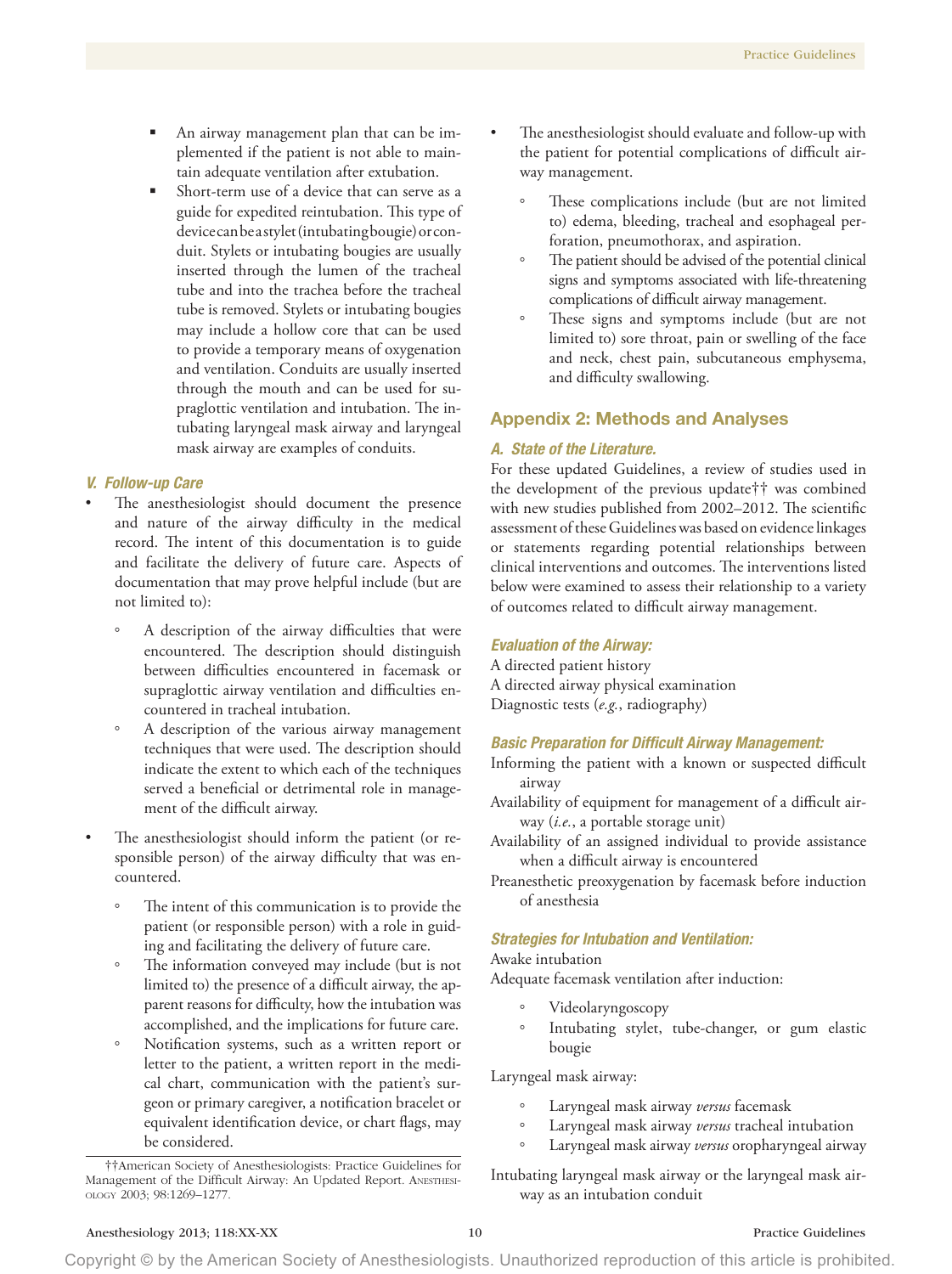Rigid laryngoscopic blades of alternative design or size Fiberoptic-guided intubation A lighted stylet or light wand

# *Inadequate Facemask Ventilation After Induction—Cannot Intubate:*

Laryngeal mask airway for emergency ventilation Rigid bronchoscope

Confirmation of tracheal intubation with capnography or end-tidal carbon dioxide monitoring

Awake extubation

Supplemental oxygen:

- Supplemental oxygen delivery before induction by facemask or insufflation
- Supplemental oxygen delivery after extubation by facemask, blow-by, or nasal cannulae of the trachea

#### *Follow-up Care:*

Postextubation care and counseling Documentation of a difficult airway and its management Registration with an emergency notification service

For the literature review, potentially relevant clinical studies were identified *via* electronic and manual searches of the literature. The updated electronic search covered an 11-yr period from 2002 through 2012. The manual search covered a 16-yr period from 1997 through 2012. Over 400 citations that addressed topics related to the evidence linkages were identified. These articles were reviewed and combined with pre-2002 articles used in the original Guidelines, resulting in a total of 693 articles that contained airway management data. Of these, 253 contained data pertaining specifically to difficult airway management. The remaining 440 articles used nondifficult airway patients or an inseparable mix of difficult and nondifficult airway patients as subjects, and findings from these articles are not considered direct evidence. A complete bibliography used to develop these updated Guidelines, organized by section, is available as Supplemental Digital Content 2, http://links.lww.com/ALN/A90[3.](http://links.lww.com)

Initially, each pertinent study finding was classified and summarized to determine meta-analysis potential. The original Guidelines reported literature pertaining to seven clinical interventions that contained enough studies with well-defined experimental designs and statistical information to conduct formal meta-analyses. New literature pertaining to two clinical interventions contained enough studies with well-defined experimental designs and statistical information sufficient for meta-analyses. These interventions were: (1) preoxygenation: 3–5min of breathing oxygen *versus* four maximal breaths, and (2) postextubation supplemental oxygen: delivery by mask, blow-by, or nasal cannulae *versus* room air.

General variance-based effect-size estimates or combined probability tests were obtained for continuous outcome measures, and Mantel–Haenszel odds ratios were obtained

for dichotomous outcome measures. Two combined probability tests were used as follows: (1) the Fisher combined test, producing chi-square values based on logarithmic transformations of the reported *P* values from the independent studies, and (2) the Stouffer combined test, providing weighted representation of the studies by weighting each of the standard normal deviates by the size of the sample. An odds ratio procedure based on the Mantel–Haenszel method for combining study results using  $2\times 2$  tables was used with outcome frequency information. An acceptable significance level was set at  $P < 0.01$  (onetailed). Tests for heterogeneity of the independent studies were conducted to ensure consistency among the study results. DerSimonian–Laird random-effects odds ratios were obtained when significant heterogeneity was found (*P <* 0.01). To control for potential publishing bias, a "fail-safe n" value was calculated. No search for unpublished studies was conducted, and no reliability tests for locating research results were performed. To be accepted as significant findings, Mantel–Haenszel odds ratios must agree with combined test results whenever both types of data are assessed. In the absence of Mantel–Haenszel odds ratios, findings from both the Fisher and weighted Stouffer combined tests must agree with each other to be acceptable as significant.

New meta-analytic findings were obtained for the following evidence linkages: (1) preoxygenation for 3-5 min *versus* 4 deep breaths, (2) videolaryngoscope *versus* direct laryngoscopy, and (3) supplemental oxygen after extubation (table 4).

In the original Guidelines, interobserver agreement among Task Force members and two methodologists was established by interrater reliability testing. Agreement levels using a kappa (κ) statistic for two-rater agreement pairs were as follows: (1) type of study design,  $\kappa = 0.64 - 0.78$ ; (2) type of analysis,  $\kappa = 0.78 - 0.85$ ; (3) evidence linkage assignment,  $\kappa$  = 0.89–0.95; and (4) literature inclusion for database,  $\kappa = 0.62 - 1.00$ . Three-rater chance-corrected agreement values were: (1) study design, Sav = 0.73, Var (Sav) = 0.008; (2) type of analysis,  $Sav = 0.80$ ,  $Var(Sav) = 0.008$ ; (3) linkage assignment, Sav =  $0.93$ , Var (Sav) =  $0.003$ ; (4) literature database inclusion, Sav =  $0.80$ , Var (Sav) =  $0.032$ . These values represent moderate to high levels of agreement. For the updated Guidelines, the same two methodologists involved in the original Guidelines conducted the literature review.

# B. Consensus-Based Evidence

Consensus was obtained from multiple sources, including: (1) survey opinion from consultants who were selected based on their knowledge or expertise in difficult airway management, (2) survey opinions solicited from active members of the American Society of Anesthesiologists, (3) testimony for the previous update from attendees of a publicly held open-forum at a major national anesthesia meeting‡‡, (4) Internet commentary, and (5) Task Force opinion and interpretation. The survey rate of return was 63% (n = 66 of 1453 the consultants (table 5), and 302 surveys were  $\frac{105}{2}$  for the consultants (table 5), and 302 surveys were

TX, October, 1999.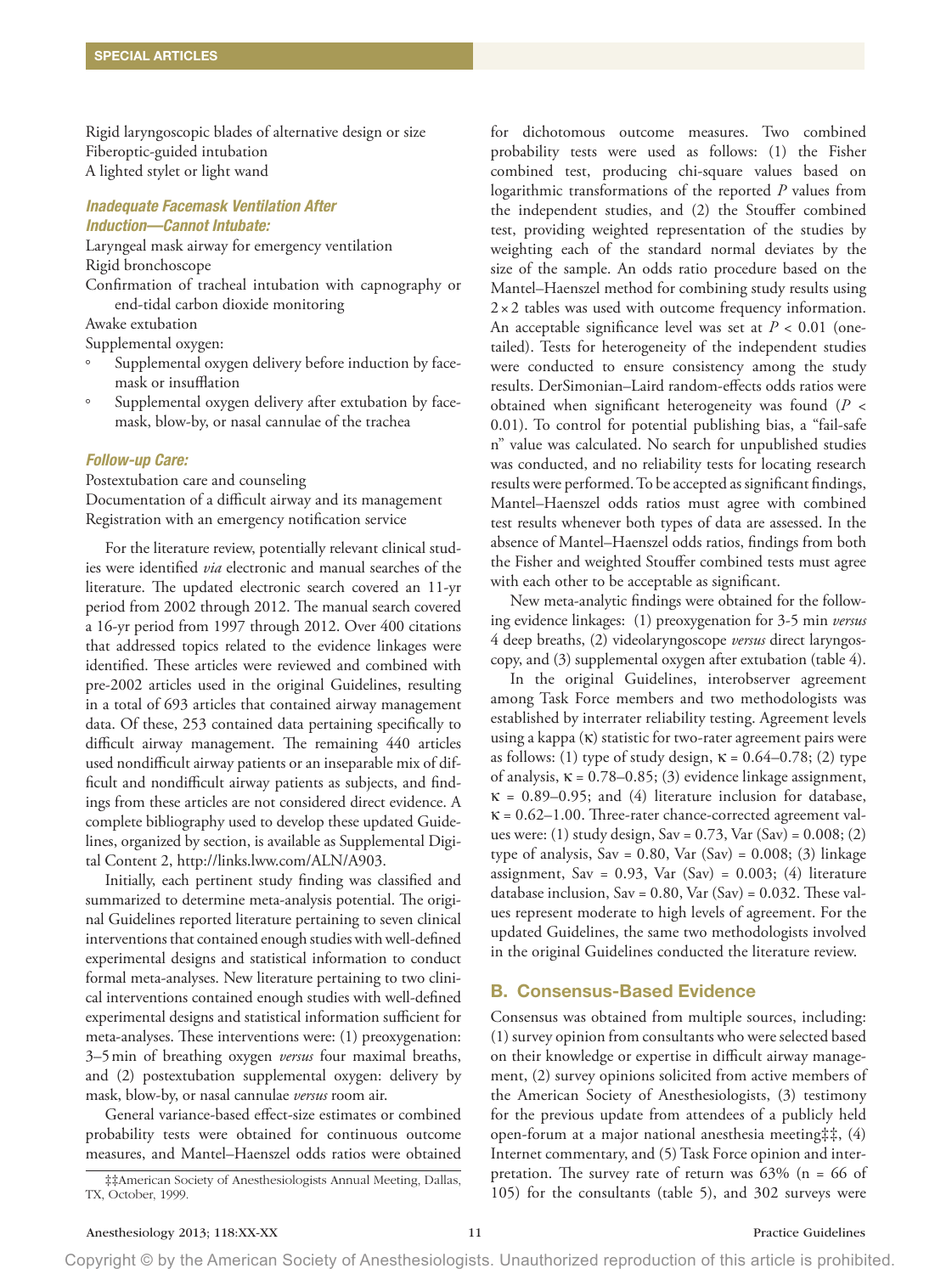received from active American Society of Anesthesiologists members (table 6).

An additional survey was sent to the expert consultants asking them to indicate which, if any, of the evidence linkages would change their clinical practices if the Guideline update was instituted. The rate of return was  $24\%$  (n = 25 of 105). The percent of responding consultants expecting no change associated with each linkage were as follows: (1) airway history =  $84\%$ , (2) airway physical examination =88%,  $(3)$  preparation of patient and equipment = 80%, and (4) difficult airway strategy = 80%, extubation

strategy  $=64\%$  and follow-up care  $= 72\%$ . Eighty-eight percent of the respondents indicated that the Guidelines would have no effect on the amount of time spent on a typical case, and 12% indicated that there would be an increase of the amount of time spent on a typical case with the implementation of these Guidelines. Hundred percent indicated that new equipment, supplies, or training would not be needed to implement the Guidelines, and 100% indicated that implementation of the Guidelines would not require changes in practice that would affect costs.

|  | <b>Table 1.</b> Components of the Preoperative Airway Physical Examination |  |
|--|----------------------------------------------------------------------------|--|
|--|----------------------------------------------------------------------------|--|

| Airway Examination Component                                                                 | Nonreassuring Findings                                                                               |
|----------------------------------------------------------------------------------------------|------------------------------------------------------------------------------------------------------|
| Length of upper incisors                                                                     | Relatively long                                                                                      |
| Relationship of maxillary and mandibular incisors<br>during normal jaw closure               | Prominent "overbite" (maxillary incisors anterior to mandibu-<br>lar incisors)                       |
| Relationship of maxillary and mandibular incisors<br>during voluntary protrusion of mandible | Patient cannot bring mandibular incisors anterior to (in front<br>of) maxillary incisors             |
| Interincisor distance                                                                        | Less than 3 cm                                                                                       |
| Visibility of uvula                                                                          | Not visible when tongue is protruded with patient in sitting<br>position (e.g., Mallampati class >2) |
| Shape of palate                                                                              | Highly arched or very narrow                                                                         |
| Compliance of mandibular space                                                               | Stiff, indurated, occupied by mass, or nonresilient                                                  |
| Thyromental distance                                                                         | Less than three ordinary finger breadths                                                             |
| Length of neck                                                                               | Short                                                                                                |
| Thickness of neck                                                                            | Thick                                                                                                |
| Range of motion of head and neck                                                             | Patient cannot touch tip of chin to chest or cannot<br>extend neck                                   |

This table displays some findings of the airway physical examination that may suggest the presence of a difficult intubation. The decision to examine some or all of the airway components shown on this table is dependent on the clinical context and judgment of the practitioner. The table is not intended as a mandatory or exhaustive list of the components of an airway examination. The order of presentation in this table follows the "line of sight" that occurs during conventional oral laryngoscopy.

Table 2. Suggested Contents of the Portable Storage Unit for Difficult Airway Management

- Rigid laryngoscope blades of alternate design and size from those routinely used; this may include a rigid fiberoptic laryngoscope.
- Videolaryngoscope.
- Tracheal tubes of assorted sizes.
- Tracheal tube guides. Examples include (but are not limited to) semirigid stylets, ventilating tube-changer, light wands, and forceps designed to manipulate the distal portion of the tracheal tube.
- Supraglottic airways (*e.g.*, LMA or ILMA of assorted sizes for noninvasive airway ventilation/intubation).
- Flexible fiberoptic intubation equipment.
- Equipment suitable for emergency invasive airway access.
- An exhaled carbon dioxide detector.

The items listed in this table represent suggestions. The contents of the portable storage unit should be customized to meet the specific needs, preferences, and skills of the practitioner and healthcare facility.

ILMA = intubating LMA; LMA = laryngeal mask airway.

Table 3. Techniques for Difficult Airway Management

| <b>Techniques for Difficult</b><br>Intubation                                                                                                                                                                                               | <b>Techniques for Difficult</b><br>Ventilation                                                                                                                                           |
|---------------------------------------------------------------------------------------------------------------------------------------------------------------------------------------------------------------------------------------------|------------------------------------------------------------------------------------------------------------------------------------------------------------------------------------------|
| Awake intubation<br>Blind intubation (oral or nasal)<br>Fiberoptic intubation<br>Intubating stylet or<br>tube-changer<br>Supraglottic airway as an<br>intubating conduit<br>Laryngoscope blades of<br>varying design and size<br>Light wand | Intratracheal jet stylet<br>Invasive airway access<br>Supraglottic airway<br>Oral and nasopharyn-<br>geal airways<br>Rigid ventilating<br>bronchoscope<br>Two-person mask<br>ventilation |
| Videolaryngoscope                                                                                                                                                                                                                           |                                                                                                                                                                                          |

This table displays commonly cited techniques. It is not a comprehensive list. The order of presentation is alphabetical and does not imply preference for a given technique or sequence of use. Combinations of techniques may be used. The techniques chosen by the practitioner in a particular case will depend on specific needs, preferences, skills, and clinical constraints.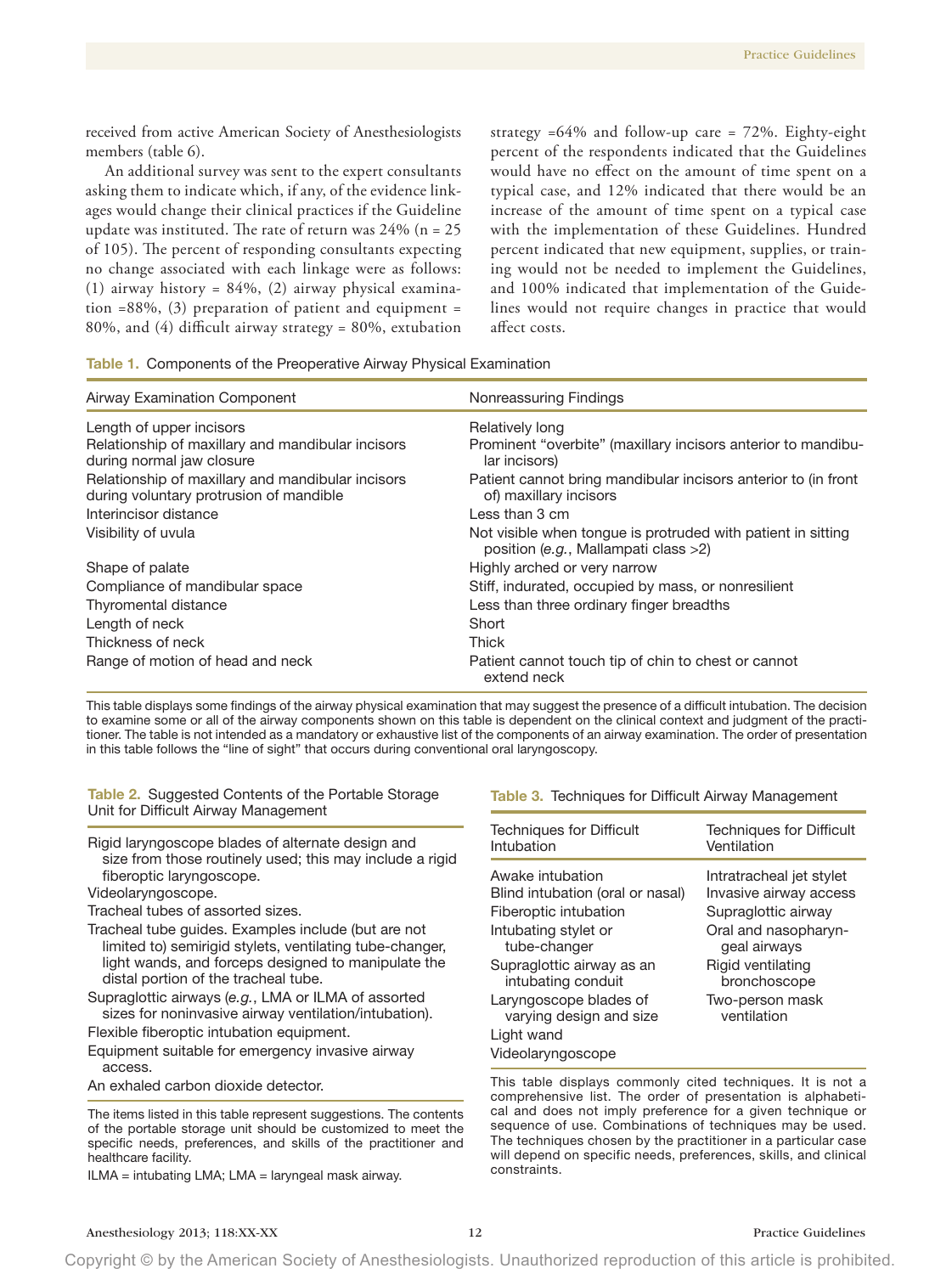# Table 4. Meta-analysis Summary

|                                                  |   |                          |       |                                 |       |                       |               |               | Heterogeneity |                |
|--------------------------------------------------|---|--------------------------|-------|---------------------------------|-------|-----------------------|---------------|---------------|---------------|----------------|
| Evidence Linkages                                | N | Fisher<br>Chi-<br>Square | P     | Weighted<br>Stouffer<br>$Z_{c}$ | P     | Effect<br><b>Size</b> | Odds<br>Ratio | CI            | P             | Effect<br>Size |
| Preoxygenation for 3-5 min vs.<br>4 deep breaths |   |                          |       |                                 |       |                       |               |               |               |                |
| Oxygen saturation after<br>preoxygenation        | 5 | 41.17                    | 0.001 | $-0.46$                         | 0.323 | 0.31                  |               |               | 0.001         | 0.001          |
| Videolaryngoscope vs. direct<br>laryngoscopy     |   |                          |       |                                 |       |                       |               |               |               |                |
| Laryngeal view grade 1                           |   |                          |       |                                 |       |                       | $7.11*$       | 2.58-10.72    |               | 0.001          |
| Laryngeal view grades 1 and 2                    | 7 |                          |       |                                 |       |                       | 5.29          | $3.36 - 8.33$ |               | 0.414          |
| Successful intubation                            | 9 |                          |       |                                 |       |                       | 3.24          | 1.59-6.61     |               | 0.745          |
| Successful first attempt intubation              | 6 |                          |       |                                 |       |                       | 3.10          | 1.66-5.81     |               | 0.247          |
| Time to intubation                               | 7 | 72.86                    | 0.001 | 2.23                            | 0.013 | 0.05                  |               |               | 0.001         | 0.001          |
| Supplemental oxygen after<br>extubation          |   |                          |       |                                 |       |                       |               |               |               |                |
| Hypoxemia                                        | 6 |                          |       |                                 |       |                       | 0.18          | $0.10 - 0.32$ |               | 0.486          |
| . . <i>. .</i>                                   |   |                          |       |                                 |       |                       |               |               |               |                |

Random effects odds ratio.

CI = 99% confidence interval.

# Table 5. Consultant Survey Responses†

|                                                                                                                                         |    |                   |         | Percent Responding to Each Item   |      |             |
|-----------------------------------------------------------------------------------------------------------------------------------------|----|-------------------|---------|-----------------------------------|------|-------------|
|                                                                                                                                         | N  | Strongly<br>Agree |         | Agree Equivocal Disagree Disagree |      | Strongly    |
| 1. The likelihood and clinical impact of the following basic<br>management problems should be assessed:                                 |    |                   |         |                                   |      |             |
| Difficulty with patient cooperation or consent                                                                                          | 66 | $60.6*$           | 33.3    | 3.0                               | 3.0  | 0.0         |
| Difficult mask ventilation                                                                                                              | 66 | $93.9*$           | 6.1     | 0.0                               | 0.0  | 0.0         |
| Difficult supraglottic placement                                                                                                        | 66 | $75.8*$           | 21.2    | 1.5                               | 1.5  | 0.0         |
| Difficult laryngoscopy                                                                                                                  | 66 | 84.8*             | 10.6    | 4.6                               | 0.0  | 0.0         |
| Difficult intubation                                                                                                                    | 66 | 89.4*             | 9.1     | 1.5                               | 0.0  | 0.0         |
| Difficult surgical airway access                                                                                                        | 66 | $71.2*$           | 24.2    | 4.6                               | 0.0  | 0.0         |
| 2. Opportunities to deliver supplemental oxygen should be<br>actively pursued throughout the process of difficult airway<br>management. | 66 | 86.4*             | 10.6    | 1.5                               | 1.5  | 0.0         |
| 3. The relative merits and feasibility of the following basic<br>management choices should be considered:                               |    |                   |         |                                   |      |             |
| Awake intubation vs. intubation after induction of general<br>anesthesia.                                                               | 66 | 78.8*             | 19.7    | 1.5                               | 3.0  | 0.0         |
| Noninvasive technique vs. invasive technique for initial<br>approach to intubation.                                                     | 66 | $54.5*$           | 34.8    | 9.1                               | 1.5  | 0.0         |
| Preservation of spontaneous ventilation vs. ablation of<br>spontaneous ventilation.                                                     | 66 | $74.2*$           | 21.2    | 1.5                               | 1.5  | 1.5         |
| Use of video-assisted laryngoscopy vs. rigid laryngoscopic<br>blades as an initial approach to intubation.                              | 66 | 48.5              | $25.8*$ | 16.7                              | 7.6  | 1.5         |
| 4. The following airway devices should be options for emergency<br>noninvasive airway ventilation:                                      |    |                   |         |                                   |      |             |
| Rigid bronchoscope                                                                                                                      | 66 | 13.6              | 33.3    | $16.7*$                           | 30.3 | 6.1         |
| Fiberoptic bronchoscope                                                                                                                 | 66 | $69.7*$           | 12.1    | 3.0                               | 12.1 | 3.0         |
| Supraglottic airway                                                                                                                     | 66 | $92.4*$           | 7.6     | 0.0                               | 0.0  | 0.0         |
|                                                                                                                                         |    |                   |         |                                   |      | (continued) |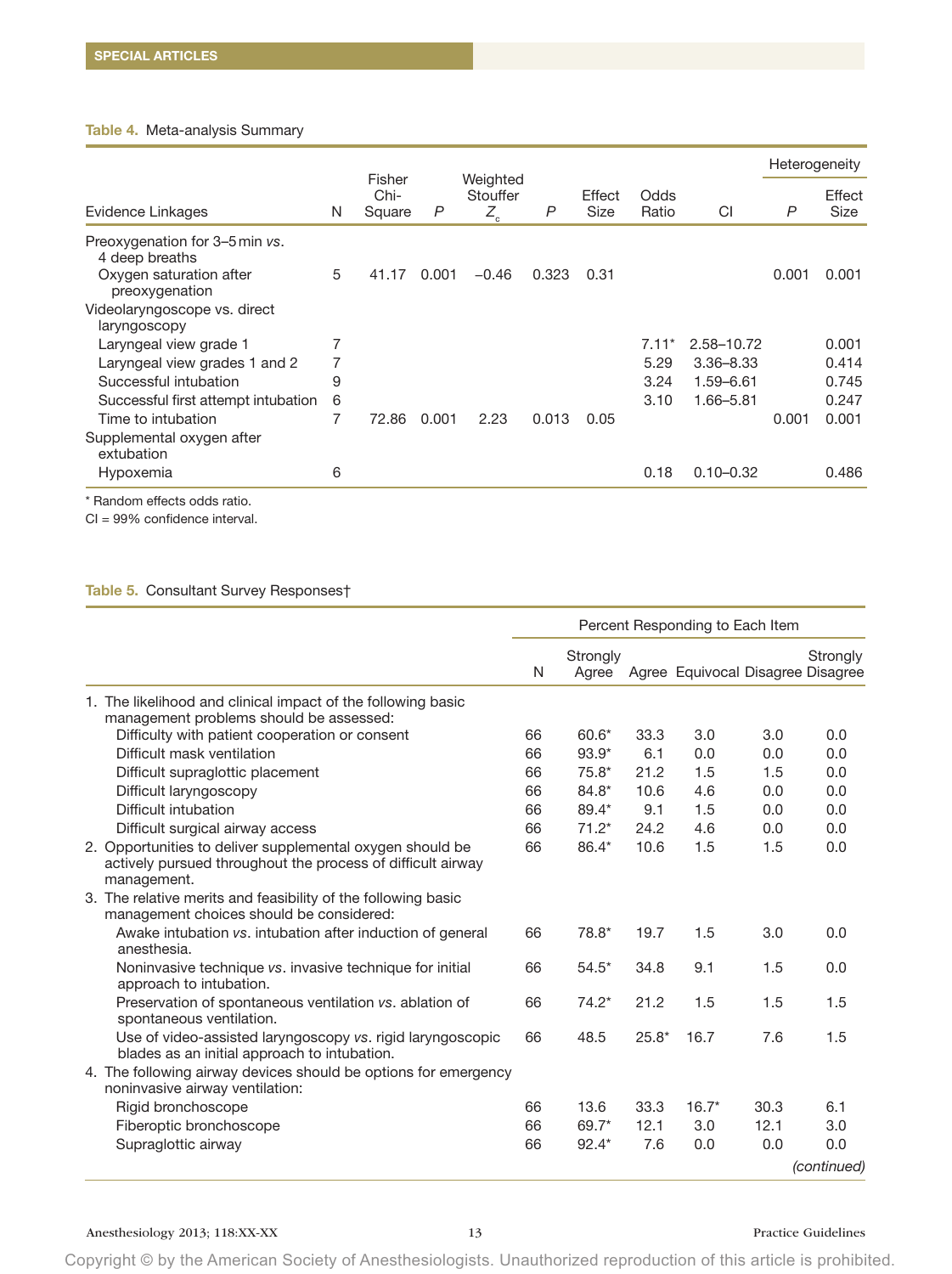# Table 5. (*Continued*)

|                                                                                                                                                                                                                                        | Percent Responding to Each Item |                   |         |                                   |      |             |
|----------------------------------------------------------------------------------------------------------------------------------------------------------------------------------------------------------------------------------------|---------------------------------|-------------------|---------|-----------------------------------|------|-------------|
|                                                                                                                                                                                                                                        | N                               | Strongly<br>Agree |         | Agree Equivocal Disagree Disagree |      | Strongly    |
| 5. A videolaryngoscope should be included in the portable<br>storage unit for difficult airway management.                                                                                                                             | 66                              | $71.2*$           | 18.2    | 7.6                               | 3.0  | 0.0         |
| 6. Transtracheal jet ventilation should be considered an<br>example of: (check one)<br>Invasive airway ventilation<br>95.4%<br>Noninvasive airway ventilation<br>4.6%                                                                  | 66                              |                   |         |                                   |      |             |
| 7. An airway history should be conducted, whenever feasible,<br>before the initiation of anesthetic care and airway<br>management in all patients.                                                                                     | 66                              | $90.9*$           | 6.1     | 3.0                               | 0.0  | 0.0         |
| 8. An airway physical examination should be conducted,<br>whenever feasible, before the initiation of anesthetic care<br>and airway management in all patients.                                                                        | 66                              | $92.4*$           | 7.6     | 0.0                               | 0.0  | 0.0         |
| 9. Multiple airway features should be assessed‡                                                                                                                                                                                        | 66                              | $80.3*$           | 10.6    | 6.1                               | 3.0  | 0.0         |
| 10. Additional evaluation may be indicated in some patients to<br>characterize the likelihood or nature of anticipated airway<br>difficulty.                                                                                           | 66                              | $51.5*$           | 39.4    | 6.1                               | 1.5  | 1.5         |
| 11. At least one portable storage unit that contains specialized<br>equipment for difficult airway management should be<br>readily available.                                                                                          | 66                              | $92.4*$           | 6.1     | 1.5                               | 0.0  | 0.0         |
| 12. If a difficult airway is known or suspected, the anesthesiolo-<br>gist should inform the patient (or responsible person) of the<br>special risks and procedures pertaining to management of<br>the difficult airway.               | 66                              | 78.8*             | 19.7    | 1.5                               | 0.0  | 0.0         |
| 13. If a difficult airway is known or suspected, the<br>anesthesiologist should ascertain that there is at least one<br>additional individual who is immediately available to serve as<br>an assistant in difficult airway management. | 66                              | $65.2*$           | 25.7    | 9.1                               | 0.0  | 0.0         |
| 14. If a difficult airway is known or suspected, the anesthesi-<br>ologist should administer facemask preoxygenation before<br>initiating management of the difficult airway.                                                          | 66                              | $71.2*$           | 15.1    | 6.1                               | 7.6  | 0.0         |
| 15. If a difficult airway is known or suspected, the<br>anesthesiologist should actively pursue opportunities to<br>deliver supplemental oxygen throughout the process of<br>difficult airway management.                              | 66                              | 86.4*             | 13.6    | 0.0                               | 0.0  | 0.0         |
| 16. The anesthesiologist should have a preformulated strategy<br>for intubation of the difficult airway.<br>17. The strategy for intubation of the difficult airway should                                                             | 66                              | $95.5*$           | 3.0     | 1.5                               | 0.0  | 0.0         |
| include consideration of the relative clinical merits and<br>feasibility of four basic management choices:                                                                                                                             |                                 |                   |         |                                   |      |             |
| Awake intubation vs. intubation after induction of general<br>anesthesia.                                                                                                                                                              | 66                              | 89.4*             | 7.6     | 1.5                               | 1.5  | 0.0         |
| Noninvasive techniques for the initial approach to intubation<br>vs. invasive techniques (i.e., surgical or percutaneous airway).                                                                                                      | 66                              | $71.2*$           | 25.8    | 3.0                               | 0.0  | 0.0         |
| Video-assisted laryngoscopy as an initial approach to intubation.                                                                                                                                                                      | 66                              | 48.5              | $22.7*$ | 16.7                              | 10.6 | 1.5         |
| Preservation vs. ablation of spontaneous ventilation.<br>18. The strategy for intubation of the difficult airway should include<br>the identification of a primary or preferred approach to:                                           | 66                              | $80.3*$           | 12.1    | 6.1                               | 0.0  | 1.5         |
| Awake intubation.                                                                                                                                                                                                                      | 66                              | $71.2*$           | 24.2    | 3.0                               | 0.0  | 1.5         |
| The patient who can be adequately ventilated but who is<br>difficult to intubate.                                                                                                                                                      | 66                              | $77.3*$           | 19.7    | 3.0                               | 0.0  | 0.0         |
| The life-threatening situation in which the patient cannot<br>be ventilated or intubated.                                                                                                                                              | 66                              | $93.9*$           | 6.1     | 0.0                               | 0.0  | 0.0         |
| 19. The strategy for intubation of the difficult airway should<br>include the identification of alternative approaches that can<br>be used if the primary approach fails or is not feasible.                                           | 66                              | $98.5*$           | 1.5     | 0.0                               | 0.0  | 0.0         |
|                                                                                                                                                                                                                                        |                                 |                   |         |                                   |      | (continued) |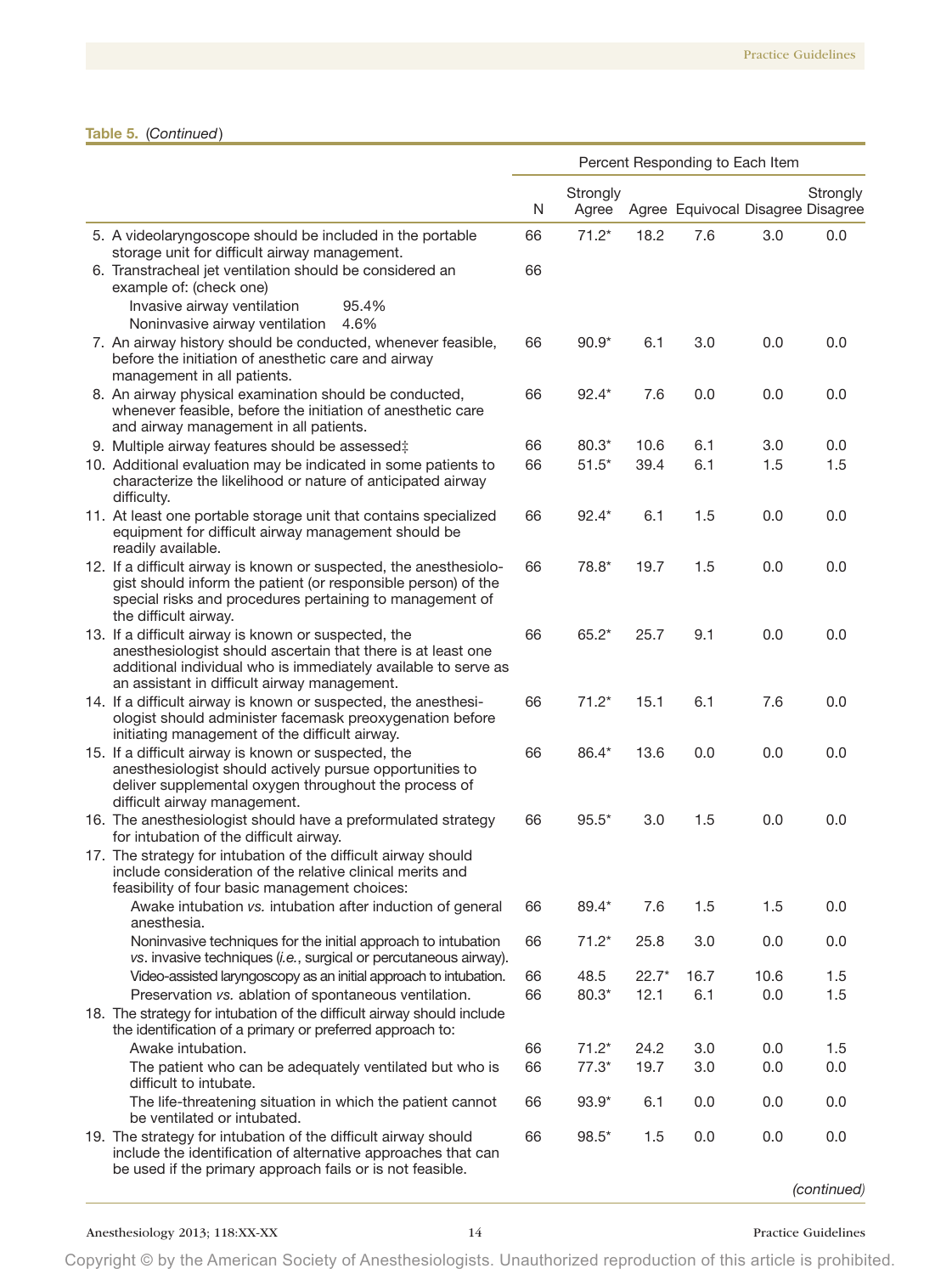#### Table 5. (*Continued*)

|                                                                                                                                                                     | Percent Responding to Each Item |                   |      |                                   |     |          |  |
|---------------------------------------------------------------------------------------------------------------------------------------------------------------------|---------------------------------|-------------------|------|-----------------------------------|-----|----------|--|
|                                                                                                                                                                     | N                               | Strongly<br>Agree |      | Agree Equivocal Disagree Disagree |     | Strongly |  |
|                                                                                                                                                                     |                                 |                   |      |                                   |     |          |  |
| 20. The strategy for intubation of the difficult airway should include<br>confirmation of tracheal intubation (e.g., capnography).                                  | 66                              | $98.5*$           | 1.5  | 0.0                               | 0.0 | 0.0      |  |
| 21. The preformulated extubation strategy should include<br>consideration of:                                                                                       |                                 |                   |      |                                   |     |          |  |
| The relative merits of awake extubation vs. extubation<br>before the return of consciousness.                                                                       | 66                              | $72.7*$           | 21.2 | 3.0                               | 1.5 | 1.5      |  |
| General clinical factors that may produce an adverse<br>impact on ventilation after the patient has been extubated.                                                 | 66                              | 84.8*             | 15.2 | 0.0                               | 0.0 | 0.0      |  |
| An airway management plan that can be implemented if<br>the patient is not able to maintain adequate ventilation<br>after extubation.                               | 66                              | 89.4*             | 9.1  | 1.5                               | 0.0 | 0.0      |  |
| Short-term use of a device that can serve as a guide for<br>expedited reintubation.                                                                                 | 66                              | 63.6*             | 28.8 | 7.6                               | 0.0 | 0.0      |  |
| 22. The anesthesiologist should document the presence and<br>nature of the airway difficulty in the medical record.                                                 | 66                              | $95.5*$           | 4.5  | 0.0                               | 0.0 | 0.0      |  |
| 23. The anesthesiologist should inform the patient (or responsi-<br>ble person) of the airway difficulty that was encountered.                                      | 66                              | $87.9*$           | 12.1 | 0.0                               | 0.0 | 0.0      |  |
| 24. The anesthesiologist should evaluate and follow-up with<br>the patient for potential complications of difficult airway<br>management.                           | 66                              | $77.3*$           | 19.7 | 3.0                               | 0.0 | 0.0      |  |
| 25. The patient should be advised of the potential clinical signs<br>and symptoms associated with life-threatening<br>complications of difficult airway management. | 66                              | $65.1*$           | 25.8 | 7.6                               | 1.5 | 0.0      |  |

\*Median; †N = number of consultants who responded to each item. An asterisk beside a percentage score indicates the median. ‡Including, but not limited to, length of upper incisors, relation of maxillary and mandibular incisors during normal jaw closure and voluntary protrusion, interincisor distance, visibility of uvula, shape of palate, compliance of mandibular space, thyromental distance, length and thickness of neck, and range of motion of the head and neck.

#### Table 6. ASA Members Survey Responses†

|                                                                                                                                          | Percent Responding to Each Item |                   |         |                                   |     |             |  |  |
|------------------------------------------------------------------------------------------------------------------------------------------|---------------------------------|-------------------|---------|-----------------------------------|-----|-------------|--|--|
|                                                                                                                                          | N                               | Strongly<br>Agree |         | Agree Equivocal Disagree Disagree |     | Strongly    |  |  |
| 1. The likelihood and clinical impact of the following basic<br>management problems should be assessed:                                  |                                 |                   |         |                                   |     |             |  |  |
| Difficulty with patient cooperation or consent                                                                                           | 302                             | 49.7              | $36.4*$ | 8.6                               | 4.0 | 1.3         |  |  |
| Difficult mask ventilation                                                                                                               | 302                             | $81.8*$           | 15.9    | 1.0                               | 1.3 | 0.0         |  |  |
| Difficult supraglottic placement                                                                                                         | 302                             | $64.5*$           | 28.5    | 5.0                               | 2.0 | 0.0         |  |  |
| Difficult laryngoscopy                                                                                                                   | 302                             | 84.4*             | 14.6    | 0.3                               | 0.7 | 0.0         |  |  |
| Difficult intubation                                                                                                                     | 302                             | $87.7*$           | 12.3    | 0.0                               | 0.0 | 0.0         |  |  |
| Difficult surgical airway access                                                                                                         | 302                             | $54.6*$           | 32.5    | 11.3                              | 1.3 | 0.3         |  |  |
| 2. Opportunities to deliver supplemental oxygen should be actively 302<br>pursued throughout the process of difficult airway management. |                                 | $79.8*$           | 16.9    | 3.0                               | 0.3 | 0.0         |  |  |
|                                                                                                                                          |                                 |                   |         |                                   |     | (continued) |  |  |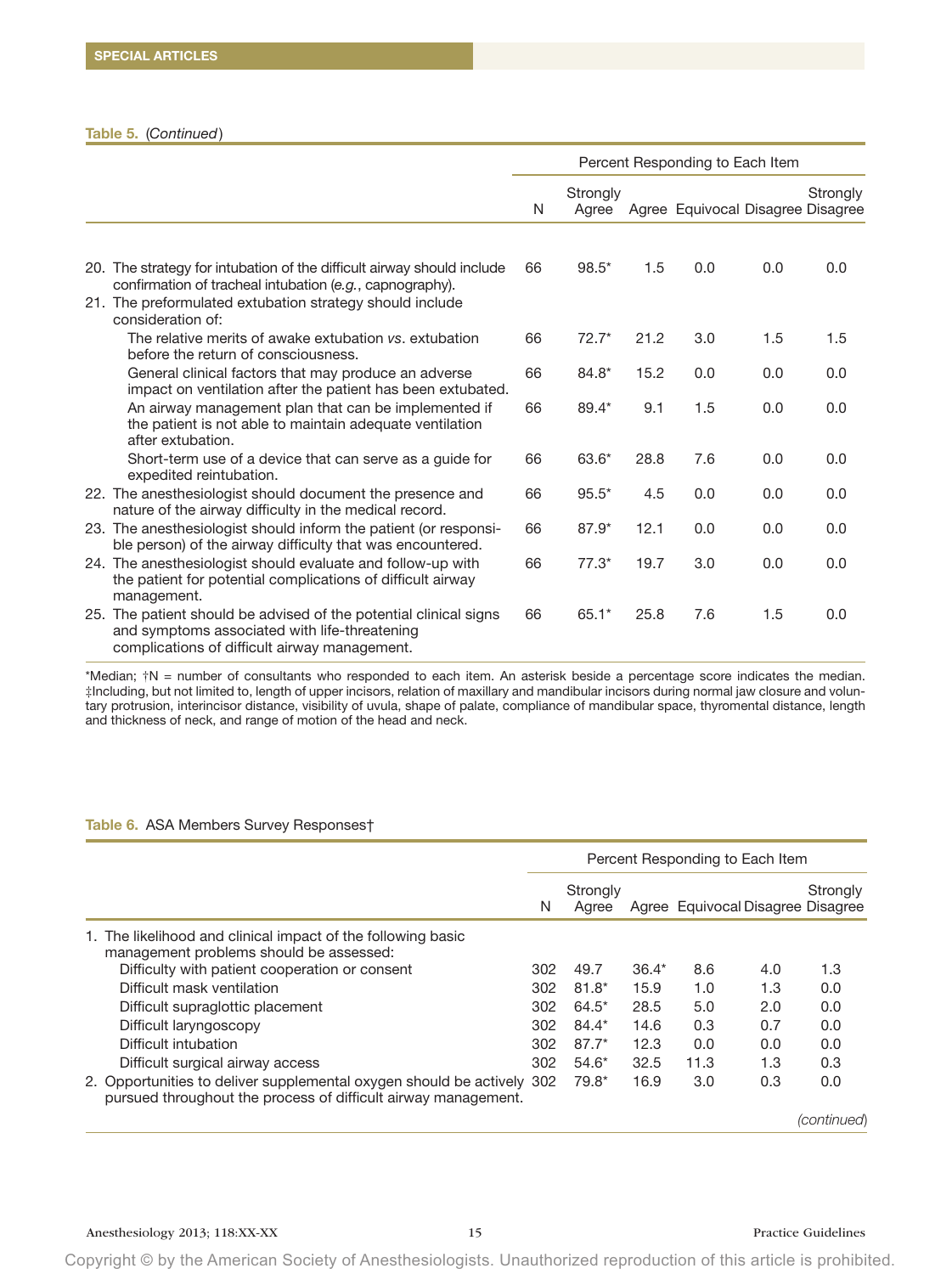# Table 6. (*Continued*)

|                                                                                                                                                                                                                                            | Percent Responding to Each Item |                   |      |                                   |      |             |
|--------------------------------------------------------------------------------------------------------------------------------------------------------------------------------------------------------------------------------------------|---------------------------------|-------------------|------|-----------------------------------|------|-------------|
|                                                                                                                                                                                                                                            | N                               | Strongly<br>Agree |      | Agree Equivocal Disagree Disagree |      | Strongly    |
| 3. The relative merits and feasibility of the following basic<br>management choices should be considered:                                                                                                                                  |                                 |                   |      |                                   |      |             |
| Awake intubation vs. intubation after induction of general<br>anesthesia.                                                                                                                                                                  | 302                             | 73.8*             | 23.2 | 2.3                               | 0.7  | 0.0         |
| Noninvasive technique vs. invasive technique for initial<br>approach to intubation.                                                                                                                                                        | 302                             | $52.0*$           | 37.1 | 9.6                               | 1.3  | 0.0         |
| Preservation of spontaneous ventilation vs. ablation of<br>spontaneous ventilation.                                                                                                                                                        | 302                             | $65.2*$           | 28.5 | 5.3                               | 1.0  | 0.0         |
| Use of video-assisted laryngoscopy vs. rigid laryngoscopic<br>blades as an initial approach to intubation.                                                                                                                                 | 302                             | $53.0*$           | 29.5 | 12.9                              | 4.6  | 0.0         |
| 4. The following airway devices should be options for emergency<br>noninvasive airway ventilation:                                                                                                                                         |                                 |                   |      |                                   |      |             |
| Rigid bronchoscope                                                                                                                                                                                                                         | 302                             | 6.3               | 21.5 | $33.7*$                           | 31.5 | 7.0         |
| Fiberoptic bronchoscope                                                                                                                                                                                                                    | 302                             | $64.2*$           | 19.2 | 4.6                               | 8.9  | 3.0         |
| Supraglottic airway                                                                                                                                                                                                                        | 302                             | $91.4*$           | 8.3  | 0.3                               | 0.0  | 0.0         |
| 5. A videolaryngoscope should be included in the portable<br>storage unit for difficult airway management.                                                                                                                                 | 302                             | 69.5*             | 20.5 | 6.6                               | 3.3  | 0.0         |
| 6. Transtracheal jet ventilation should be considered an example<br>of: (check one)                                                                                                                                                        | 302                             |                   |      |                                   |      |             |
| Invasive airway ventilation<br>95.7%<br>Noninvasive airway ventilation<br>4.3%                                                                                                                                                             |                                 |                   |      |                                   |      |             |
| 7. An airway history should be conducted, whenever feasible,<br>before the initiation of anesthetic care and airway management<br>in all patients.                                                                                         | 302                             | $87.1*$           | 10.9 | 0.7                               | 1.3  | 0.0         |
| 8. An airway physical examination should be conducted,<br>whenever feasible, before the initiation of anesthetic care and<br>airway management in all patients.                                                                            | 302                             | $91.1*$           | 7.9  | 0.7                               | 0.3  | 0.0         |
| 9. Multiple airway features should be assessed.#                                                                                                                                                                                           | 302                             | $71.8*$           | 22.5 | 2.6                               | 2.0  | 1.0         |
| 10. Additional evaluation may be indicated in some patients to char-<br>acterize the likelihood or nature of anticipated airway difficulty.                                                                                                | 302                             | $55.6*$           | 35.1 | 7.6                               | 1.3  | 0.3         |
| 11. At least one portable storage unit that contains specialized<br>equipment for difficult airway management should be readily<br>available.                                                                                              | 302                             | 85.8*             | 12.2 | 2.0                               | 0.0  | 0.0         |
| 12. If a difficult airway is known or suspected, the anesthesiologist<br>should inform the patient (or responsible person) of the special<br>risks and procedures pertaining to management of the difficult<br>airway.                     | 302                             | 73.8*             | 24.2 | 1.7                               | 0.0  | 0.3         |
| 13. If a difficult airway is known or suspected, the anesthesiologist 302<br>should ascertain that there is at least one additional individual<br>who is immediately available to serve as an assistant in difficult<br>airway management. |                                 | $58.3*$           | 30.5 | 6.9                               | 3.0  | 1.3         |
| 14. If a difficult airway is known or suspected, the anesthesiologist 302<br>should administer facemask preoxygenation before initiating                                                                                                   |                                 | $77.8*$           | 14.2 | 5.3                               | 2.0  | 0.7         |
| management of the difficult airway.<br>15. If a difficult airway is known or suspected, the anesthesiologist 302<br>should actively pursue opportunities to deliver supplemental                                                           |                                 | $73.5*$           | 22.5 | 3.6                               | 0.3  | 0.0         |
| oxygen throughout the process of difficult airway management.<br>16. The anesthesiologist should have a preformulated strategy for                                                                                                         | 302                             | 84.4*             | 14.9 | 0.7                               | 0.0  | 0.0         |
| intubation of the difficult airway.<br>17. The strategy for intubation of the difficult airway should include<br>consideration of the relative clinical merits and feasibility of                                                          |                                 |                   |      |                                   |      |             |
| four basic management choices:<br>Awake intubation vs. intubation after induction of general                                                                                                                                               | 302                             | 76.5*             | 21.5 | 2.0                               | 1.5  | 0.0         |
| anesthesia.<br>Noninvasive techniques for the initial approach to intubation                                                                                                                                                               | 302                             | $62.2*$           | 34.8 | 2.3                               | 0.7  | 0.0         |
| vs. invasive techniques (i.e., surgical or percutaneous airway).                                                                                                                                                                           |                                 |                   |      |                                   |      | (continued) |

Anesthesiology 2013; 118:XX-XX 16 Practice Guidelines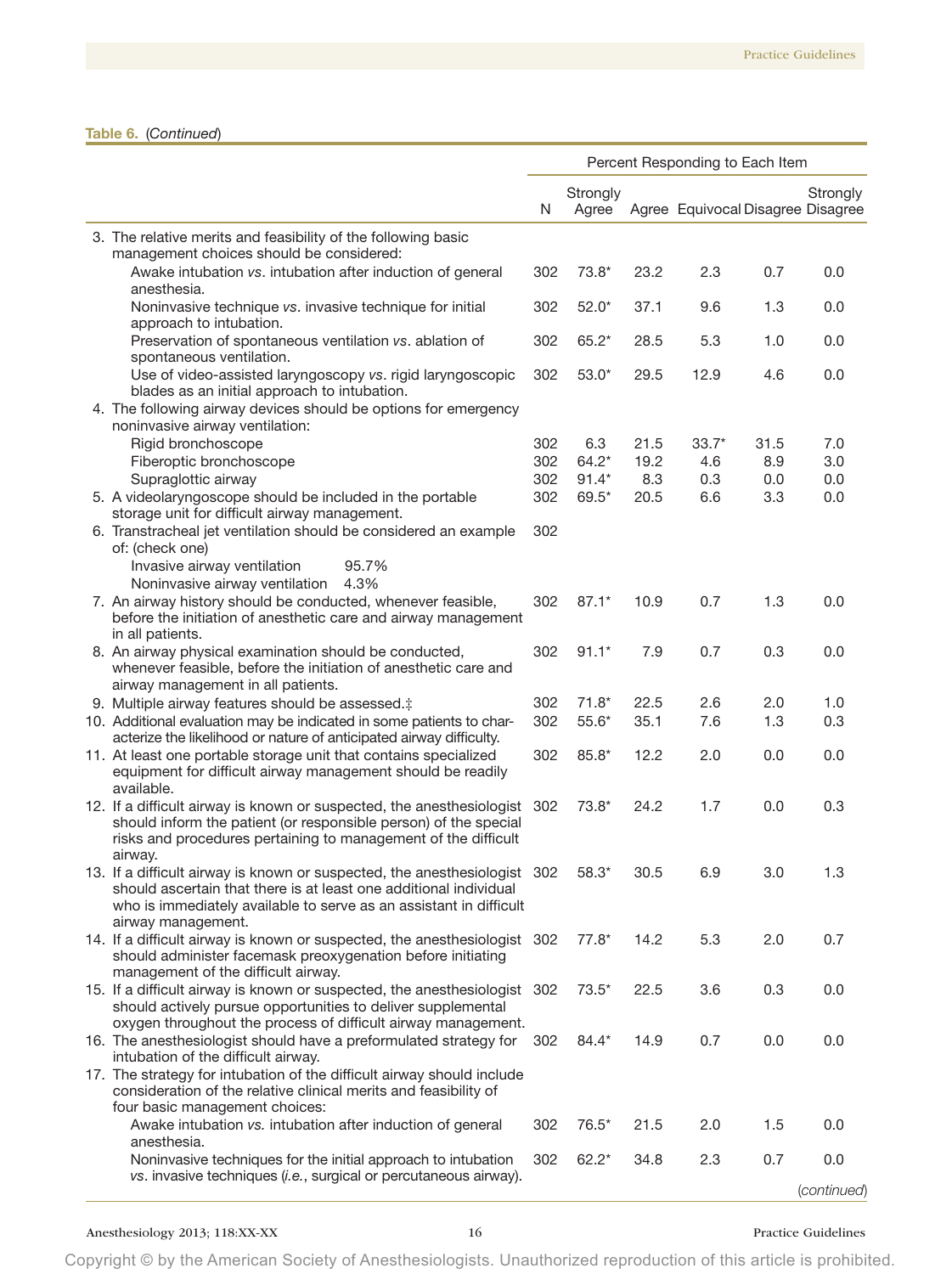#### Table 6. (*Continued*)

|                                                                                                                                                                                                  | Percent Responding to Each Item |                    |              |            |            |                                               |  |
|--------------------------------------------------------------------------------------------------------------------------------------------------------------------------------------------------|---------------------------------|--------------------|--------------|------------|------------|-----------------------------------------------|--|
|                                                                                                                                                                                                  | N                               | Strongly<br>Agree  |              |            |            | Strongly<br>Agree Equivocal Disagree Disagree |  |
| Video-assisted laryngoscopy as an initial approach to intubation.<br>Preservation vs. ablation of spontaneous ventilation.                                                                       | 302<br>302                      | $53.6*$<br>$62.6*$ | 33.1<br>29.1 | 8.6<br>6.3 | 3.3<br>2.0 | 1.3<br>0.0                                    |  |
| 18. The strategy for intubation of the difficult airway should include<br>the identification of a primary or preferred approach to:                                                              |                                 |                    |              |            |            |                                               |  |
| Awake intubation.                                                                                                                                                                                | 302                             | $61.9*$            | 31.5         | 5.6        | 1.0        | 0.0                                           |  |
| The patient who can be adequately ventilated but who is<br>difficult to intubate.                                                                                                                | 302                             | $62.2*$            | 35.1         | 2.0        | 0.7        | 0.0                                           |  |
| The life-threatening situation in which the patient cannot be<br>ventilated or intubated.                                                                                                        | 302                             | $85.1*$            | 13.9         | 1.0        | 0.0        | 0.0                                           |  |
| 19. The strategy for intubation of the difficult airway should include 302<br>the identification of alternative approaches that can be used if<br>the primary approach fails or is not feasible. |                                 | 86.4*              | 13.2         | 0.3        | 0.0        | 0.0                                           |  |
| 20. The strategy for intubation of the difficult airway should include 302<br>confirmation of tracheal intubation (e.g., capnography).                                                           |                                 | $90.4*$            | 9.6          | 0.0        | 0.0        | 0.0                                           |  |
| 21. The preformulated extubation strategy should include<br>consideration of:<br>The relative merits of awake extubation vs. extubation                                                          | 302                             | $76.2*$            | 18.2         | 2.6        | 1.7        | 1.3                                           |  |
| before the return of consciousness.                                                                                                                                                              |                                 |                    |              |            |            |                                               |  |
| General clinical factors that may produce an adverse impact 302<br>on ventilation after the patient has been extubated.                                                                          |                                 | $73.8*$            | 22.8         | 3.0        | 0.3        | 0.0                                           |  |
| An airway management plan that can be implemented if the<br>patient is not able to maintain adequate ventilation after<br>extubation.                                                            | 302                             | $75.5*$            | 23.2         | 1.0        | 0.3        | 0.0                                           |  |
| Short-term use of a device that can serve as a guide for<br>expedited reintubation.                                                                                                              | 302                             | 45.4               | $36.7*$      | 14.5       | 2.0        | 1.3                                           |  |
| 22. The anesthesiologist should document the presence and<br>nature of the airway difficulty in the medical record.                                                                              | 302                             | $90.7*$            | 8.6          | 0.7        | 0.0        | 0.0                                           |  |
| 23. The anesthesiologist should inform the patient (or responsible<br>person) of the airway difficulty that was encountered.                                                                     | 302                             | $85.7*$            | 13.6         | 0.7        | 0.0        | 0.0                                           |  |
| 24. The anesthesiologist should evaluate and follow-up with the<br>patient for potential complications of difficult airway management.                                                           | 302                             | $55.3*$            | 37.7         | 6.6        | 0.0        | 0.3                                           |  |
| 25. The patient should be advised of the potential clinical signs<br>and symptoms associated with life-threatening complications<br>of difficult airway management.                              | 302                             | $56.0*$            | 32.1         | 10.6       | 1.0        | 0.3                                           |  |

†N = number of ASA members who responded to each item. An asterisk beside a percentage score indicates the median. ‡Including, but not limited to, length of upper incisors, relation of maxillary and mandibular incisors during normal jaw closure and voluntary protrusion, interincisor distance, visibility of uvula, shape of palate, compliance of mandibular space, thyromental distance, length and thickness of neck, and range of motion of the head and neck.

#### **References**

- 1. Domino KB, Posner KL, Caplan RA, Cheney FW: Airway injury during anesthesia: A closed claims analysis. Anesthesiology 1999; 91:1703–11
- 2. Ezri T, Medalion B, Weisenberg M, Szmuk P, Warters RD, Charuzi I: Increased body mass index *per se* is not a predictor of difficult laryngoscopy. Can J Anaesth 2003; 50:179–83
- 3. Heinrich S, Birkholz T, Ihmsen H, Irouschek A, Ackermann A, Schmidt J: Incidence and predictors of difficult laryngoscopy in 11,219 pediatric anesthesia procedures. Paediatr Anaesth 2012; 22:729–36
- 4. Juvin P, Lavaut E, Dupont H, Lefevre P, Demetriou M, Dumoulin JL, Desmonts JM: Difficult tracheal intubation is more common in obese than in lean patients. Anesth Analg 2003; 97:595–600
- 5. Langeron O, Masso E, Huraux C, Guggiari M, Bianchi A, Coriat P, Riou B: Prediction of difficult mask ventilation. Anesthesiology 2000; 92:1229–36
- 6. Rocke DA, Murray WB, Rout CC, Gouws E: Relative risk analysis of factors associated with difficult intubation in obstetric anesthesia. Anesthesiology 1992; 77:67–73
- 7. Azizkhan RG, Dudgeon DL, Buck JR, Colombani PM, Yaster M, Nichols D, Civin C, Kramer SS, Haller JA Jr: Life-threatening airway obstruction as a complication to the management of mediastinal masses in children. J Pediatr Surg 1985; 20:816–22
- 8. Ferrari LR, Bedford RF: General anesthesia prior to treatment of anterior mediastinal masses in pediatric cancer patients. Anesthesiology 1990; 72:991–5
- 9. Buckland RW, Pedley J: Lingual thyroid–a threat to the airway. Anaesthesia 2000; 55:1103–5
- 10. Coonan TJ, Hope CE, Howes WJ, Holness RO, MacInnis EL: Ankylosis of the temporo-mandibular joint after temporal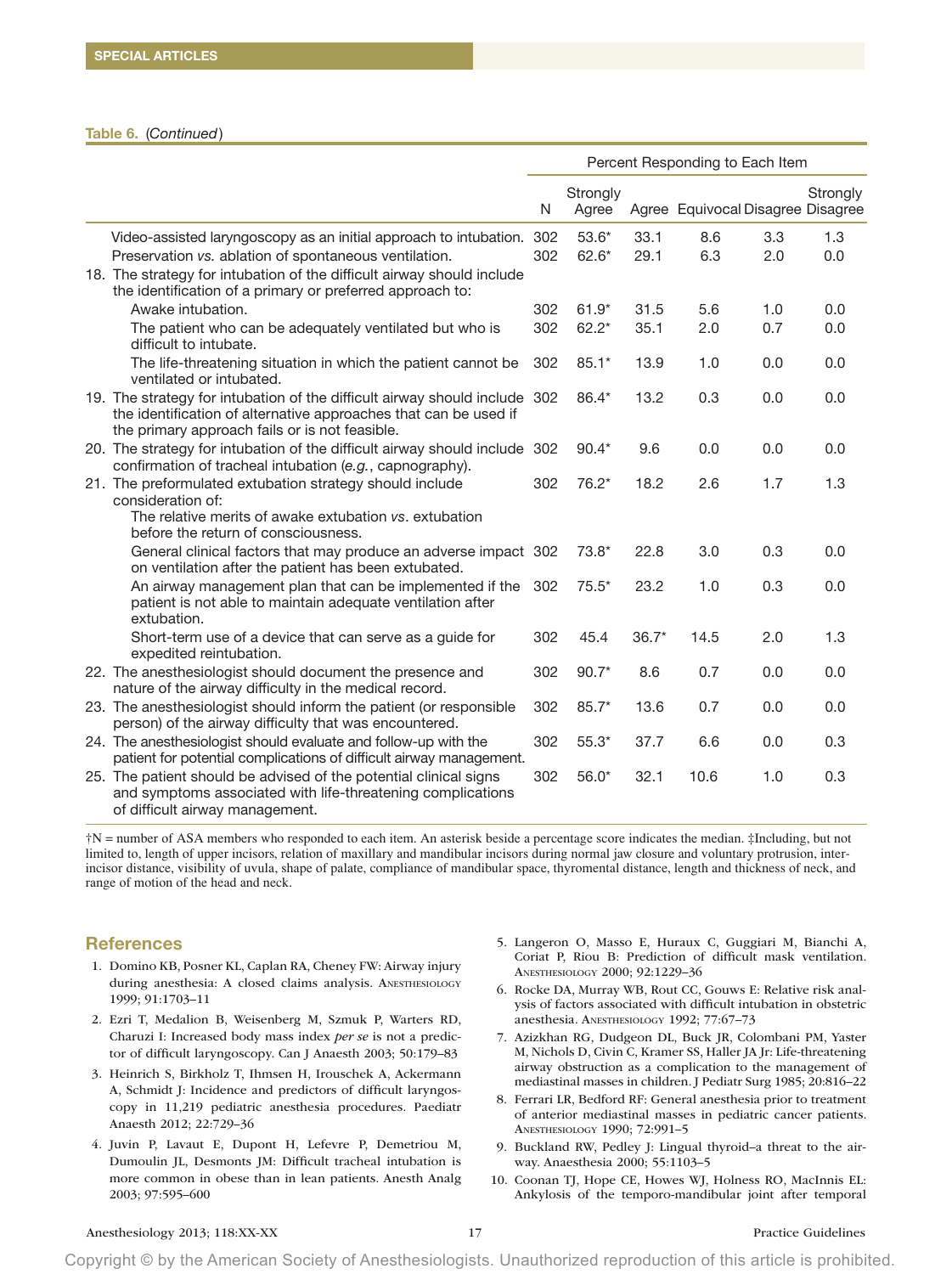craniotomy: A cause of difficult intubation. Can Anaesth Soc J 1985; 32:158–60

- 11. Hill CM: Death following dental clearance in a patient suffering from ankylosing spondylitis - a case report with discussion on management of such problems. Br J Oral Surg 1980; 18:73–6
- 12. Lee HC, Andree RA: Cervical spondylosis and difficult intubation. Anesth Analg 1979; 58:434–5
- 13. Miyabe M, Dohi S, Homma E: Tracheal intubation in an infant with Treacher-Collins syndrome–pulling out the tongue by a forceps. Anesthesiology 1985; 62:213–4
- 14. Nagamine Y, Kurahashi K: The use of three-dimensional computed tomography images for anticipated difficult intubation airway evaluation of a patient with Treacher Collins syndrome. Anesth Analg 2007; 105:626–8
- 15. Nakazawa K, Ikeda D, Ishikawa S, Makita K: A case of difficult airway due to lingual tonsillar hypertrophy in a patient with Down's syndrome. Anesth Analg 2003; 97: 704–5
- 16. Ramamani M, Ponnaiah M, Bhaskar S, Rai E: An uncommon cause of unanticipated difficult airway. Paediatr Anaesth 2009; 19:643–5
- 17. Rasch DK, Browder F, Barr M, Greer D: Anaesthesia for Treacher Collins and Pierre Robin syndromes: A report of three cases. Can Anaesth Soc J 1986; 33(3 Pt 1):364–70
- 18. Roa NL, Moss KS: Treacher-Collins syndrome with sleep apnea: Anesthetic considerations. Anesthesiology 1984; 60:71–3
- 19. Rose DK, Cohen MM: The airway: Problems and predictions in 18,500 patients. Can J Anaesth 1994; 41(5 Pt 1):372–83
- 20. Tremblay MH, Williams S, Robitaille A, Drolet P: Poor visualization during direct laryngoscopy and high upper lip bite test score are predictors of difficult intubation with the GlideScope videolaryngoscope. Anesth Analg 2008; 106:1495–500
- 21. Wilson ME, Spiegelhalter D, Robertson JA, Lesser P: Predicting difficult intubation. Br J Anaesth 1988; 61:211–6
- 22. Aoi Y, Kamiya Y, Shioda M, Furuya R, Yamada Y: Preanesthetic evaluation can play a crucial role in the determination of airway management in a child with oropharyngeal tumor. J Anesth 2006; 20:215–9
- 23. Bellhouse CP, Doré C: Criteria for estimating likelihood of difficulty of endotracheal intubation with the Macintosh laryngoscope. Anaesth Intensive Care 1988; 16:329–37
- 24. Daum RE, Jones DJ: Fibreoptic intubation in Klippel-Feil syndrome. Anaesthesia 1988; 43:18–21
- 25. Fahy L, Horton WA, Charters P: Factor analysis in patients with a history of failed tracheal intubation during pregnancy. Br J Anaesth 1990; 65:813–5
- 26. Heindel DJ: Deep neck abscesses in adults: Management of a difficult airway. Anesth Analg 1987; 66:774–6
- 27. Kawai T, Shimozato K, Ochiai S: Elongated styloid process as a cause of difficult intubation. J Oral Maxillofac Surg 1990; 48:1225–8
- 28. Keenan MA, Stiles CM, Kaufman RL: Acquired laryngeal deviation associated with cervical spine disease in erosive polyarticular arthritis. Use of the fiberoptic bronchoscope in rheumatoid disease. Anesthesiology 1983; 58:441–9
- 29. Lyons G: Failed intubation. Six years' experience in a teaching maternity unit. Anaesthesia 1985; 40:759–62
- 30. Murashima K, Fukutome T: Jaw thrust manoeuvre for repositioning the epiglottis down folded by the ILM. Anaesthesia 2000; 55:921–2
- 31. Pollard BA, El-Beheiry H: Pott's disease with unstable cervical spine, retropharyngeal cold abscess and progressive airway obstruction. Can J Anaesth 1999; 46:772–5
- 32. Sharwood-Smith GH: Difficulty in intubation. Calcified stylohyoid ligament. Anaesthesia 1976; 31:508–10
- 33. White A, Kander PL: Anatomical factors in difficult direct laryngoscopy. Br J Anaesth 1975; 47:468–74
- 34. Haynes SR, Allsop JR, Gillies GW: Arterial oxygen saturation during induction of anaesthesia and laryngeal mask insertion: Prospective evaluation of four techniques. Br J Anaesth 1992; 68:519–22
- 35. Videira RL, Neto PP, do Amaral RV, Freeman JA: Preoxygenation in children: For how long? Acta Anaesthesiol Scand 1992; 36:109–11
- 36. Xue FS, Tong SY, Wang XL, Deng XM, An G: Study of the optimal duration of preoxygenation in children. J Clin Anesth 1995; 7:93–6
- 37. Baraka AS, Taha SK, Aouad MT, El-Khatib MF, Kawkabani NI: Preoxygenation: Comparison of maximal breathing and tidal volume breathing techniques. Anesthesiology 1999; 91:612–6
- 38. Chiron B, Mas C, Ferrandière M, Bonnard C, Fusciardi J, Mercier C, Laffon M: Standard preoxygenation *vs* two techniques in children. Paediatr Anaesth 2007; 17:963–7
- 39. Goldberg ME, Norris MC, Larijani GE, Marr AT, Seltzer JL: Preoxygenation in the morbidly obese: A comparison of two techniques. Anesth Analg 1989; 68:520–2
- 40. Norris MC, Dewan DM: Preoxygenation for cesarean section: a comparison of two techniques. Anesthesiology 1985; 62:827–9
- 41. Valentine SJ, Marjot R, Monk CR: Preoxygenation in the elderly: A comparison of the four-maximal-breath and threeminute techniques. Anesth Analg 1990; 71:516–9
- 42. Gambee AM, Hertzka RE, Fisher DM: Preoxygenation techniques: Comparison of three minutes and four breaths. Anesth Analg 1987; 66:468–70
- 43. Hoffman C, Nakamoto D, Okal R, Clochesy JM: Effect of transport time and FiO2 on SpO2 during transport from the OR to the PACU. Nurse Anesth 1991; 2:119–25
- 44. Mathes DD, Conaway MR, Ross WT: Ambulatory surgery: Room air *versus* nasal cannula oxygen during transport after general anesthesia. Anesth Analg 2001; 93:917–21
- 45. Papageorge MB, Hunter MJ, Norris LH, Rosenberg MB: Supplemental oxygen after outpatient oral and maxillofacial surgery. Anesth Prog 1992; 39:24–7
- 46. Patel R, Norden J, Hannallah RS: Oxygen administration prevents hypoxemia during post-anesthetic transport in children. Anesthesiology 1988; 69:616–8
- 47. Smith DC, Crul JF: Early postoperative hypoxia during transport. Br J Anaesth 1988; 61:625–7
- 48. Vegfors M, Cederholm I, Lennmarken C, Löfström JB: Should oxygen be administered after laparoscopy in healthy patients? Acta Anaesthesiol Scand 1988; 32:350–2
- 49. Cohn AI, Zornow MH: Awake endotracheal intubation in patients with cervical spine disease: A comparison of the Bullard laryngoscope and the fiberoptic bronchoscope. Anesth Analg 1995; 81:1283–6
- 50. Larson SM, Parks DH: Managing the difficult airway in patients with burns of the head and neck. J Burn Care Rehabil 1988; 9:55–6
- 51. Ovassapian A, Krejcie TC, Yelich SJ, Dykes MH: Awake fibreoptic intubation in the patient at high risk of aspiration. Br J Anaesth 1989; 62:13–6
- 52. Reasoner DK, Warner DS, Todd MM, Hunt SW, Kirchner J: A comparison of anesthetic techniques for awake intubation in neurosurgical patients. J Neurosurg Anesthesiol 1995; 7:94–9
- 53. Sidhu VS, Whitehead EM, Ainsworth QP, Smith M, Calder I: A technique of awake fibreoptic intubation. Experience in patients with cervical spine disease. Anaesthesia 1993; 48:910–3
- 54. Asai T, Matsumoto H, Shingu K: Awake tracheal intubation through the intubating laryngeal mask. Can J Anaesth 1999; 46:182–4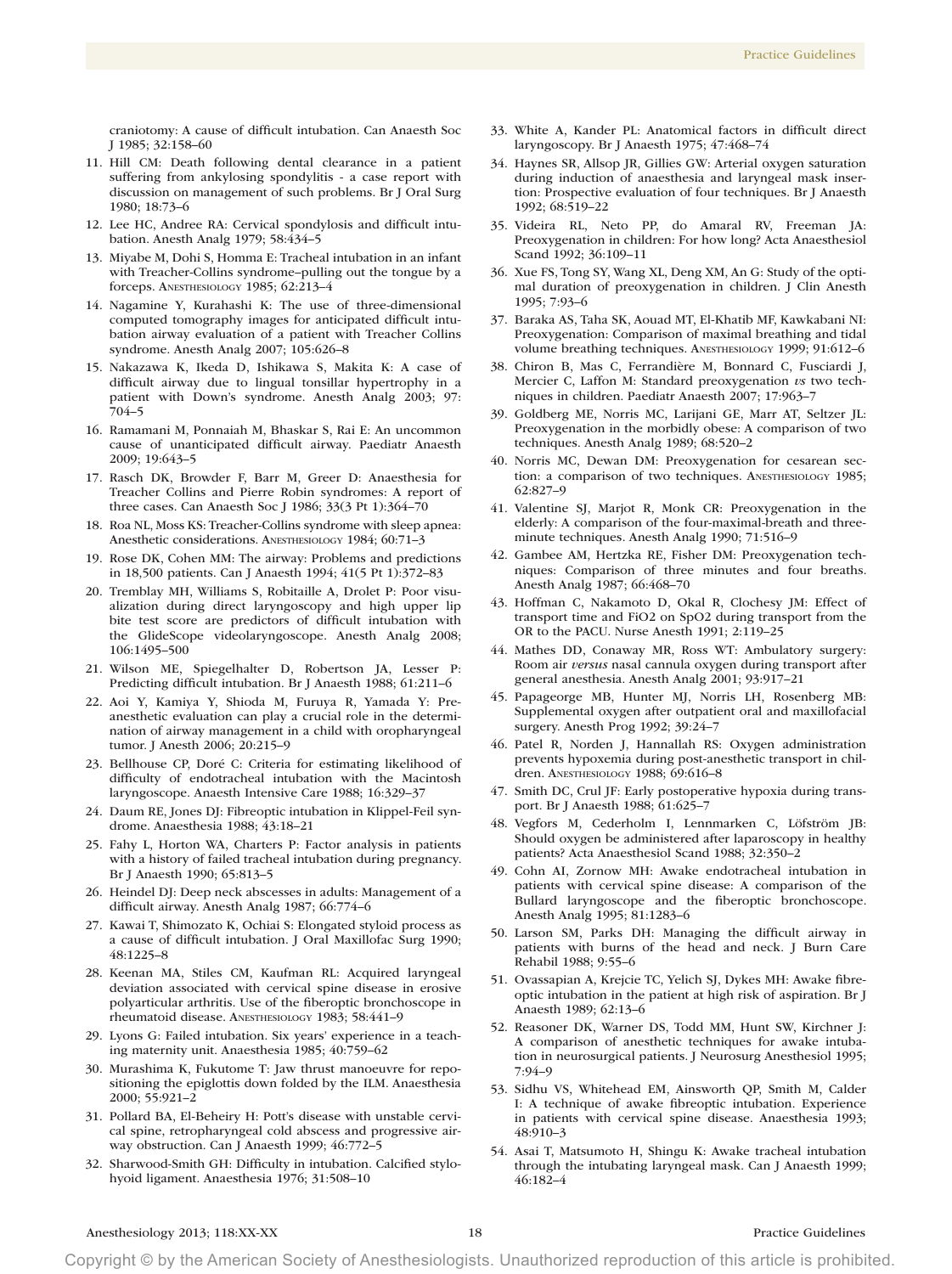- 55. Dimitriou VK, Zogogiannis ID, Liotiri DG: Awake tracheal intubation using the Airtraq laryngoscope: A case series. Acta Anaesthesiol Scand 2009; 53:964–7
- 56. Edwards RM, Hunt TL: Blind nasal intubation in an awake patient for caesarian section. Anaesth Intensive Care 1982; 10:151–3
- 57. McCrirrick A, Pracilio JA: Awake intubation: A new technique. Anaesthesia 1991; 46:661–3
- 58. Palmer JH, Ball DR: Awake tracheal intubation with the intubating laryngeal mask in a patient with diffuse idiopathic skeletal hyperostosis. Anaesthesia 2000; 55:70–4
- 59. Parnell JD, Mills J: Awake intubation using fast-track laryngeal mask airway as an alternative to fiberoptic bronchoscopy: A case report. AANA J 2006; 74:429–31
- 60. Suzuki A, Toyama Y, Iwasaki H, Henderson J: Airtraq for awake tracheal intubation. Anaesthesia 2007; 62:746–7
- 61. Wong JK, Tongier WK, Armbruster SC, White PF: Use of the intubating laryngeal mask airway to facilitate awake orotracheal intubation in patients with cervical spine disorders. J Clin Anesth 1999; 11:346–8
- 62. Aziz MF, Dillman D, Fu R, Brambrink AM: Comparative effectiveness of the C-MAC video laryngoscope *versus* direct laryngoscopy in the setting of the predicted difficult airway. Anesthesiology 2012; 116:629–36
- 63. Enomoto Y, Asai T, Arai T, Kamishima K, Okuda Y: Pentax-AWS, a new videolaryngoscope, is more effective than the Macintosh laryngoscope for tracheal intubation in patients with restricted neck movements: A randomized comparative study. Br J Anaesth 2008; 100:544–8
- 64. Jungbauer A, Schumann M, Brunkhorst V, Börgers A, Groeben H: Expected difficult tracheal intubation: A prospective comparison of direct laryngoscopy and video laryngoscopy in 200 patients. Br J Anaesth 2009; 102:546–50
- 65. Koh JC, Lee JS, Lee YW, Chang CH: Comparison of the laryngeal view during intubation using Airtraq and Macintosh laryngoscopes in patients with cervical spine immobilization and mouth opening limitation. Korean J Anesthesiol 2010; 59:314–8
- 66. Lim Y, Yeo SW: A comparison of the GlideScope with the Macintosh laryngoscope for tracheal intubation in patients with simulated difficult airway. Anaesth Intensive Care 2005; 33:243–7
- 67. Malik MA, Maharaj CH, Harte BH, Laffey JG: Comparison of Macintosh, Truview EVO2, Glidescope, and Airwayscope laryngoscope use in patients with cervical spine immobilization. Br J Anaesth 2008; 101:723–30
- 68. Malik MA, Subramaniam R, Maharaj CH, Harte BH, Laffey JG: Randomized controlled trial of the Pentax AWS, Glidescope, and Macintosh laryngoscopes in predicted difficult intubation. Br J Anaesth 2009; 103:761–8
- 69. Robitaille A, Williams SR, Tremblay MH, Guilbert F, Thériault M, Drolet P: Cervical spine motion during tracheal intubation with manual in-line stabilization: Direct laryngoscopy *versus* GlideScope videolaryngoscopy. Anesth Analg 2008; 106: 935–41
- 70. Serocki G, Bein B, Scholz J, Dörges V: Management of the predicted difficult airway: A comparison of conventional blade laryngoscopy with video-assisted blade laryngoscopy and the GlideScope. Eur J Anaesthesiol 2010; 27:24–30
- 71. Aziz MF, Healy D, Kheterpal S, Fu RF, Dillman D, Brambrink AM: Routine clinical practice effectiveness of the Glidescope in difficult airway management: An analysis of 2,004 Glidescope intubations, complications, and failures from two institutions. Anesthesiology 2011; 114:34–41
- 72. Cooper RM: Complications associated with the use of the GlideScope videolaryngoscope. Can J Anaesth 2007; 54:54–7
- 73. Hirabayashi Y: Pharyngeal injury related to GlideScope videolaryngoscope. Otolaryngol Head Neck Surg 2007; 137: 175–6
- 74. Malik AM, Frogel JK: Anterior tonsillar pillar perforation during GlideScope video laryngoscopy. Anesth Analg 2007; 104:1610–1; discussion 1611
- 75. Vincent RD Jr, Wimberly MP, Brockwell RC, Magnuson JS: Soft palate perforation during orotracheal intubation facilitated by the GlideScope videolaryngoscope. J Clin Anesth 2007; 19:619–21
- 76. Aro L, Takki S, Aromaa U: Technique for difficult intubation. Br J Anaesth 1971; 43:1081–3
- 77. Carr RJ, Belani KG: Clinical assessment of the Augustine Guide for endotracheal intubation. Anesth Analg 1994; 78:983–7
- 78. Kidd JF, Dyson A, Latto IP: Successful difficult intubation. Use of the gum elastic bougie. Anaesthesia 1988; 43:437–8
- 79. Krafft P, Fitzgerald R, Pernerstorfer T, Kapral S, Weinstabl C: A new device for blind oral intubation in routine and difficult airway management. Eur J Anaesthesiol 1994; 11:207–12
- 80. MacQuarrie K, Hung OR, Law JA: Tracheal intubation using Bullard laryngoscope for patients with a simulated difficult airway. Can J Anaesth 1999; 46:760–5
- 81. Rao TL, Mathru M, Gorski DW, Salem MR: Experience with a new intubation guide for difficult tracheal intubation. Crit Care Med 1982; 10:882–3
- 82. deLima LG, Bishop MJ: Lung laceration after tracheal extubation over a plastic tube changer. Anesth Analg 1991; 73:350–1
- 83. Fetterman D, Dubovoy A, Reay M: Unforeseen esophageal misplacement of airway exchange catheter leading to gastric perforation. Anesthesiology 2006; 104:1111–2
- 84. Augoustides JG, Groff BE, Mann DG, Johansson JS: Difficult airway management after carotid endarterectomy: Utility and limitations of the Laryngeal Mask Airway. J Clin Anesth 2007; 19:218–21
- 85. Fundingsland BW, Benumof JL: Difficulty using a laryngeal mask airway in a patient with lingual tonsil hyperplasia. Anesthesiology 1996; 84:1265–6
- 86. Kidani DC, Shah NK: The use of a laryngeal mask airway after a prolonged suspension laryngoscopy to preserve a vocal cord fat graft. Anesth Analg 2007; 105:1753–4
- 87. Mizushima A, Wardall GJ, Simpson DL: The laryngeal mask airway in infants. Anaesthesia 1992; 47:849–51
- 88. Rowbottom SJ, Simpson DL, Grubb D: The laryngeal mask airway in children. A fibreoptic assessment of positioning. Anaesthesia 1991; 46:489–91
- 89. Parmet JL, Colonna-Romano P, Horrow JC, Miller F, Gonzales J, Rosenberg H: The laryngeal mask airway reliably provides rescue ventilation in cases of unanticipated difficult tracheal intubation along with difficult mask ventilation. Anesth Analg 1998; 87:661–5
- 90. Allen JG, Flower EA: The Brain laryngeal mask. An alternative to difficult intubation. Br Dent J 1990; 168:202–4
- 91. Asai T, Fujise K, Uchida M: Use of the laryngeal mask in a child with tracheal stenosis. Anesthesiology 1991; 75:903–4
- 92. Beveridge ME: Laryngeal mask anaesthesia for repair of cleft palate. Anaesthesia 1989; 44:656–7
- 93. Nagai K, Sakuramoto C, Goto F: Unilateral hypoglossal nerve paralysis following the use of the laryngeal mask airway. Anaesthesia 1994; 49:603–4
- 94. Winterhalter M, Kirchhoff K, Gröschel W, Lüllwitz E, Heermann R, Hoy L, Heine J, Hagberg C, Piepenbrock S: The laryngeal tube for difficult airway management: A prospective investigation in patients with pharyngeal and laryngeal tumours. Eur J Anaesthesiol 2005; 22:678–82
- 95. Frappier J, Guenoun T, Journois D, Philippe H, Aka E, Cadi P, Silleran-Chassany J, Safran D: Airway management using the intubating laryngeal mask airway for the morbidly obese patient. Anesth Analg 2003; 96:1510–5
- 96. Fukutome T, Amaha K, Nakazawa K, Kawamura T, Noguchi H: Tracheal intubation through the intubating laryngeal